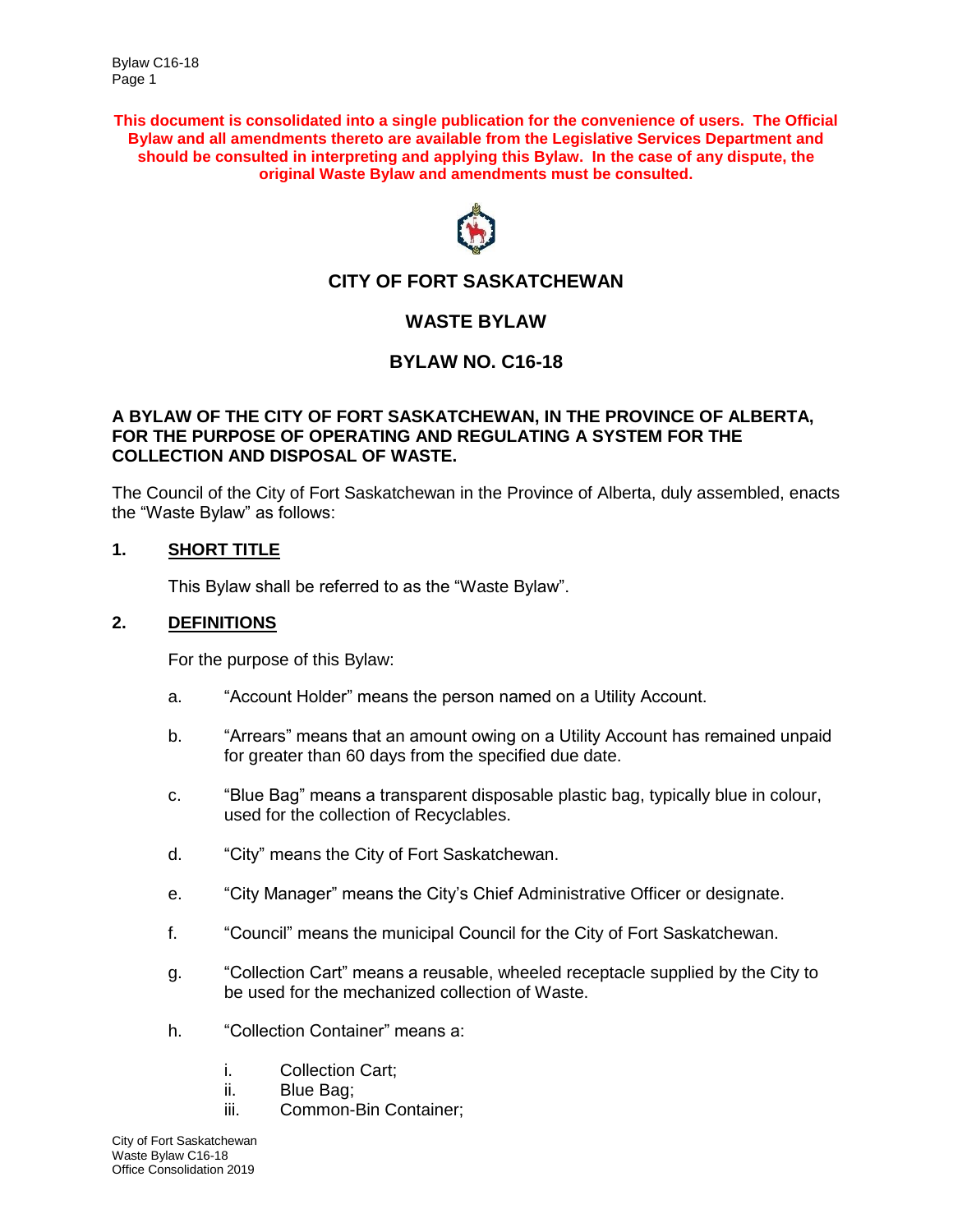- iv. Roll-off Container; or
- v. other bag or receptacle purposed for the collection of Waste.
- i. "Collection Day" means the day of the week that collection is scheduled to occur in a given area, as designated by the City.
- j. "Collection Event" means a specially scheduled Waste collection or drop-off service for a specific purpose, such as the disposal of Waste that is not normally collected due to volume, size, or nature, or for other purposes as applicable.
- $k<sub>1</sub>$ <sup>1</sup>"Collection Personnel" means an individual who is authorized to collect and dispose of Waste or otherwise act on behalf of the City or Waste Administrator pursuant to this Bylaw.
- l. "Common-Bin Container" means a Waste collection bin purposed and sized to be shared by multiple dwellings typically on the same property, such as an apartment building or condominium complex, or any Waste bin that is similar to such a bin in size or make.
- m. "Common-Bin Collection" means a Waste collection service provided by the City using a Common-Bin Container.
- n. "Curbside Collection" means a Waste collection service provided by the City typically for Residential Premises, where each premises places Waste for collection individually and Collection Personnel stop at each premises on a route to collect the Waste, typically using collection vehicles loaded on the side or rear.
- o. "Garbage" means Waste that is not Non-Collectable Material or Transfer Station Material and is not otherwise separated into a specific Waste Stream such as Organics or Recyclables (further described in Schedule "B" of this Bylaw).
- p. "Garbage Cart" means a Collection Cart used for the collection of Garbage.
- q. "Hazardous Substance" means any substance or mixture of substances that is designated as hazardous under the Alberta Waste Control Regulation or otherwise exhibits characteristics of flammability, corrosivity, reactivity, or toxicity.
- r. "Heavy Industrial Premises" means a facility or land use permitted or zoned for heavy industrial activities in accordance with the City's Land Use Bylaw.
- s. "ICI Premises" means a facility or land use permitted or zoned for institutional, commercial, or light or medium industrial activities.
- t. "Large Item" means a single item of Waste that is not Non-Collectable Material but exceeds the dimension limits for Garbage, Organics, and Recyclables (further described in Schedule "B" of this Bylaw).

 $1$  C13-19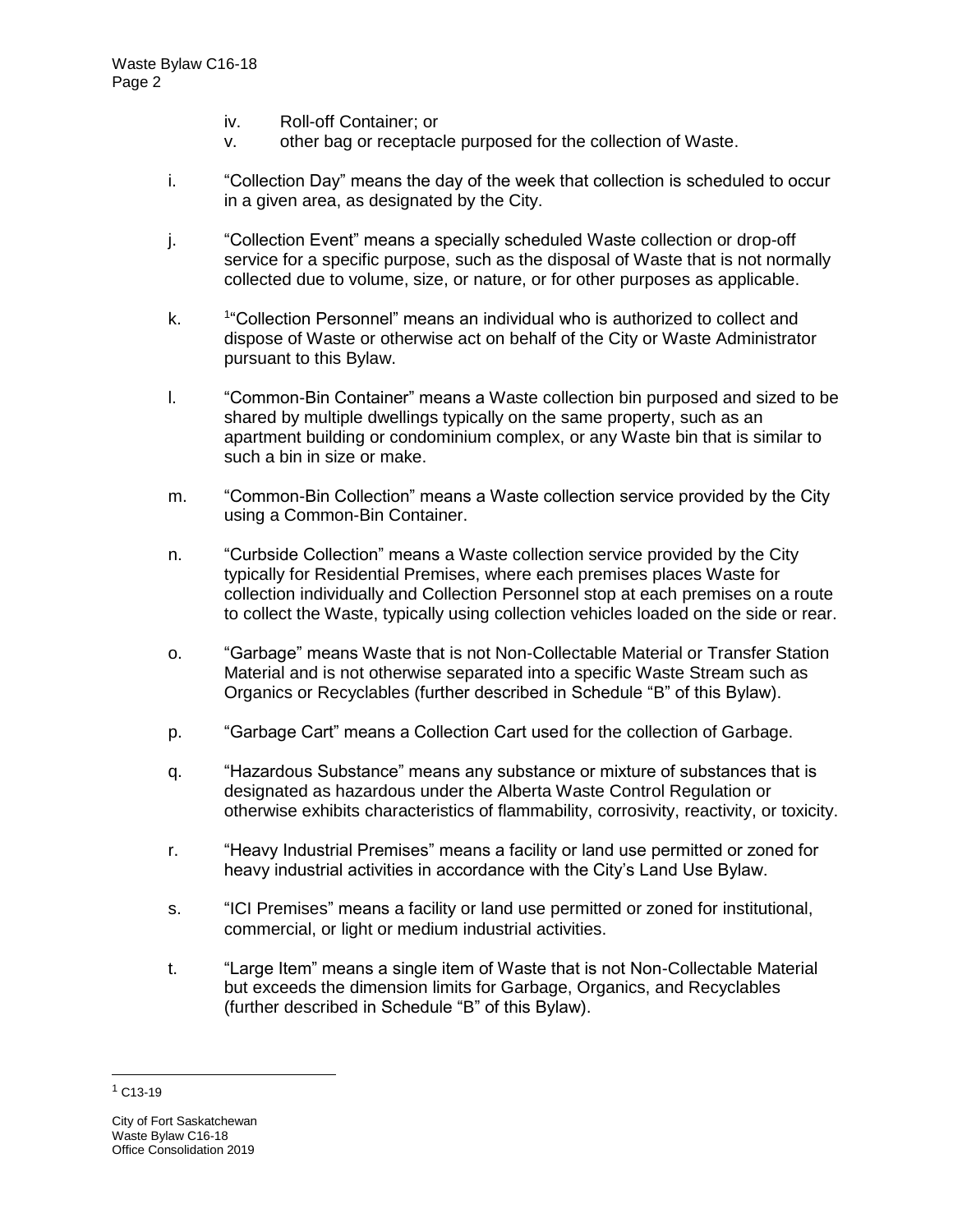- u.  $2^{\omega}$ Legal Owner" means a person who is a registered owner of a premises, and may include:
	- i. the registered owner under the *Alberta Land Titles Act*;
	- ii. a person granted legal representation of the registered owner; or
	- iii. a person specified and authorized by the registered owner or legal representative as responsible for the custody of the premises;

and may open a Utility Account for a premises or add a Waste Subscription to a Utility Account.

- v. "Municipal Tag" means a tag or similar document issued by the City pursuant to the Alberta *Municipal Government Act* (MGA) for the purpose of notifying a person that an offence has been committed and which fine or prosecution may follow.
- w. "Non-Collectable Material" means any material, item, substance, or Waste that is listed in Schedule "A" of this Bylaw or that would, if placed for collection, cause a contravention of this Bylaw.
- x. "Order" means a written order pursuant to the MGA to remedy a contravention of this Bylaw.
- y. "Organics" means materials that can breakdown or decompose into homogeneous soil, these materials are generally of a biological origin (further described in Schedule "B" of this Bylaw).
- z. "Organics Cart" means a Collection Cart used for the collection of Organics.
- aa. "Owner" means a person who is:
	- i. a registered owner of a premises under the Alberta *Land Titles Act*;
	- ii. the person responsible for a premises including a tenant; or
	- iii. authorized to act on behalf of a person defined above.
- bb. "Pathological Waste" means any Waste that is designated as such under the Canadian *Human Pathogens and Toxins Act* or similar Waste of animal origin.
- cc. "Peace Officer" means a Peace Officer as defined in the Alberta *Provincial Offences Procedure Act*.
- dd. "Reactive Waste" means a substance that:
	- i. is normally unstable and readily capable of detonation, explosive decomposition, or violent reaction at standard temperature and pressure;
	- ii. is an explosive as defined under the Canadian *Explosives Act*; or
	- iii. when exposed to water, pH conditions between 2 and 12.5, a strong initiating source, heat under confinement, or agitation is capable of:

 $2$  C<sub>13-19</sub>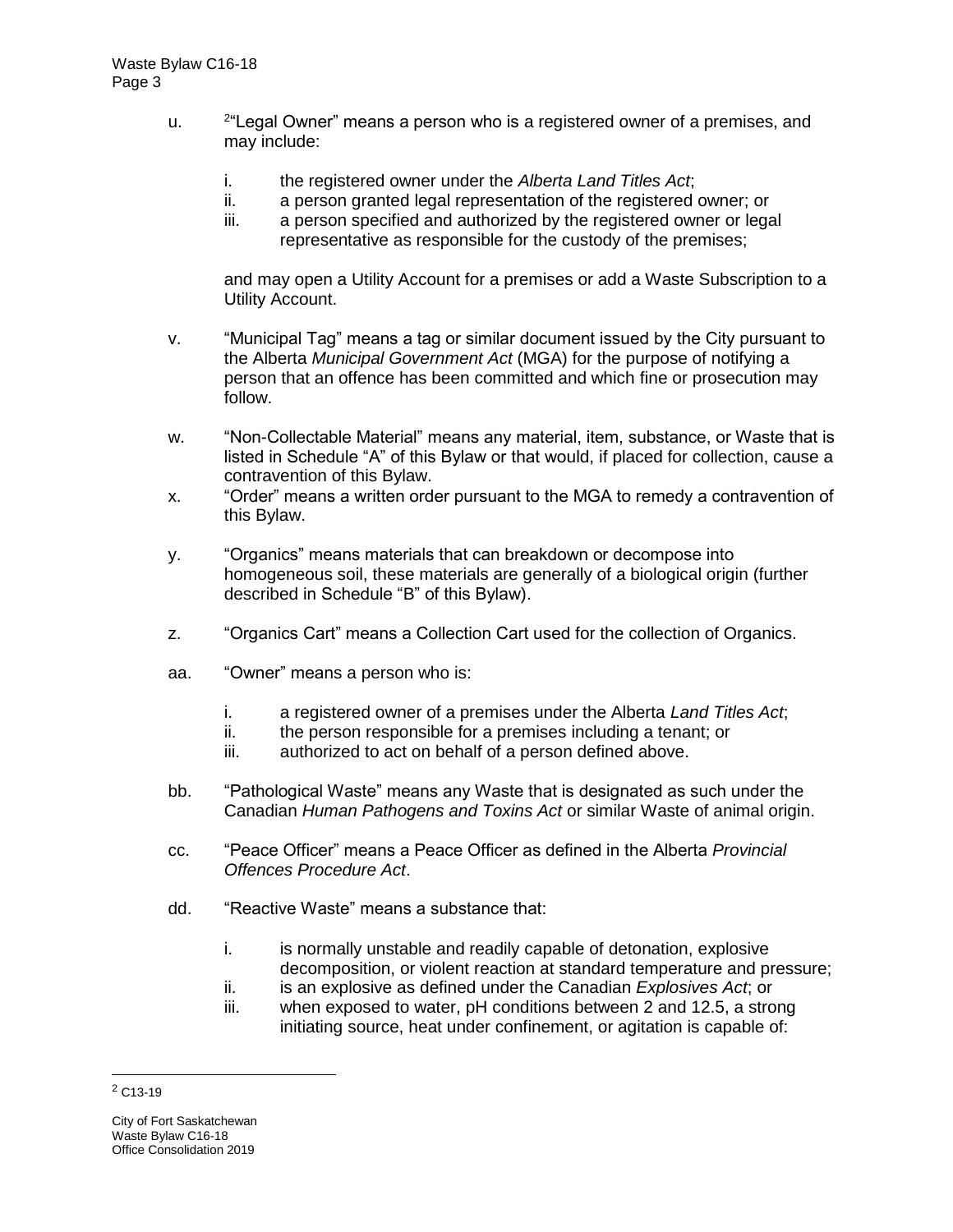- 1) detonation, explosive decomposition, or violent reaction; or
- 2) generating toxic gases, vapours, or fumes in a quantity sufficient to present danger to human health or the environment.
- ee. "Recyclables" means materials that can be recovered for reuse or reprocessing and are designated by the Waste Administrator as materials to be collected for recycling (further described in Schedule "B" of this Bylaw).
- ff. "Residential Premises" means a building or land use, or that portion thereof, purposed, permitted, and zoned for providing living quarters, excluding living quarters within an institutional facility for assisted or supervised living.
- gg. "Roll-Off Container" means a high-capacity Waste bin that is loaded onto a collection vehicle and transported to another location to be emptied.
- hh. "Transfer Station" means the permanent area within the City that has been designated by the Waste Administrator to receive Transfer Station Material.
- ii. "Transfer Station Material" means any material or item that has been designated as such by the Waste Administrator due to the size or nature of the material or item (further described in Schedule "B" of this Bylaw).
- jj. <sup>3</sup> <sup>3</sup> Utility Account" means an agreement for the City to provide services, which may include a Waste Subscription or other services, to an Account Holder and to record related transactions including consumption, charges, and payments.
- kk. "Violation Ticket" means a Violation Ticket as defined in the Alberta *Provincial Offences Procedure Act*.
- ll. "Waste" means any discarded or abandoned material or item that require disposal to mitigate a nuisance or an unsafe or unsanitary condition.
- mm. "Waste Administrator" means the City's appointed representative having the authority to give direction pursuant to this Bylaw.
- nn. "Waste Stream" means a classification of Waste that is distinct and typically separated from other types of Waste (e.g., Garbage, Organics, and Recyclables are each a Waste Stream).
- oo. "Waste Subscription" means an agreement for the City to collect Waste from an Account Holder in consideration of fees and charges paid to the City.
- pp. "Yard Waste" means compostable Waste resulting from growing and tending to plants, gardens, or yards (further described in Schedule "B" of this Bylaw).

 $3$  C<sub>13</sub>-19

City of Fort Saskatchewan Waste Bylaw C16-18 Office Consolidation 2019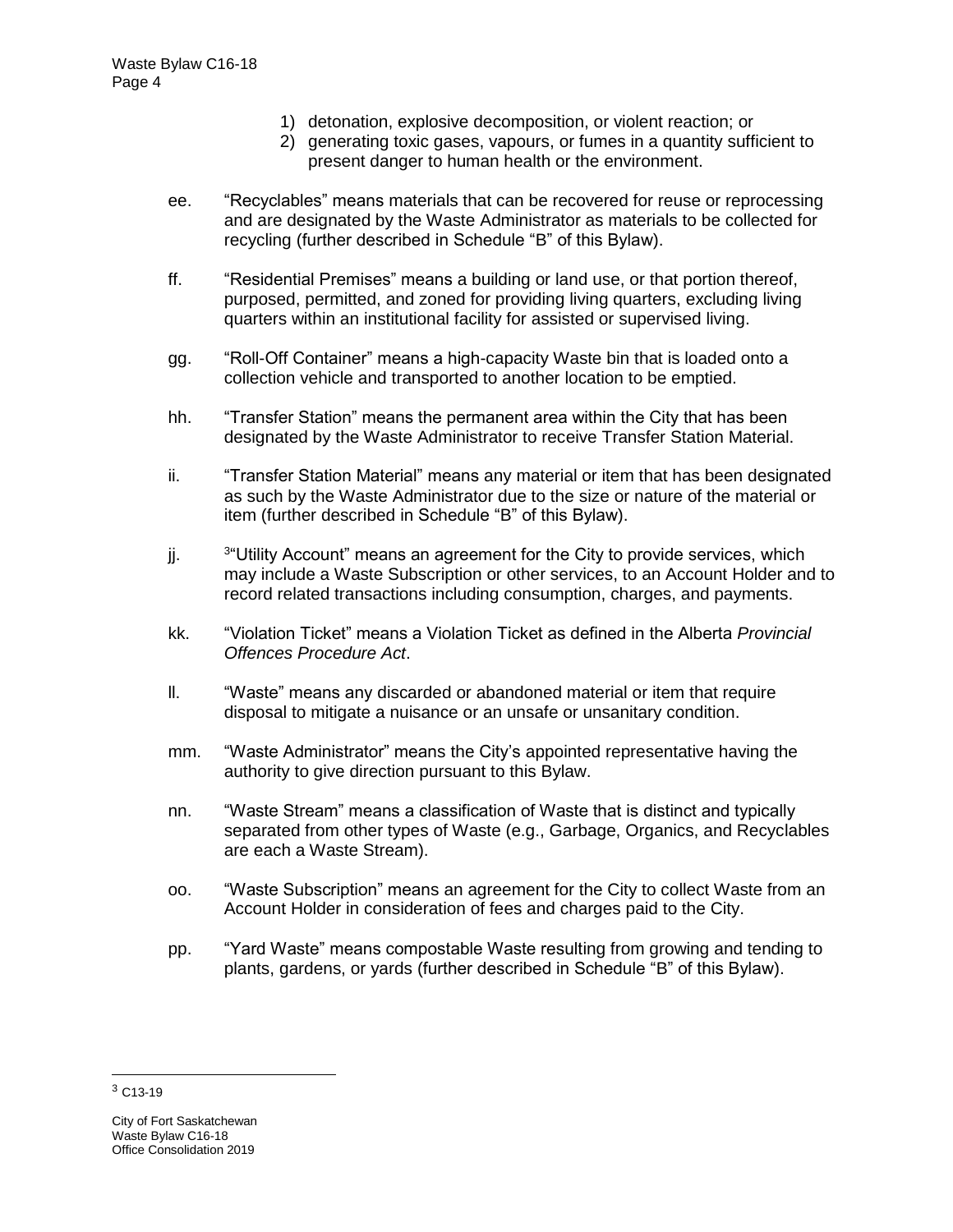#### **3. GENERAL**

- 3.1. Intent:
	- a. Any person generating Waste shall manage the Waste in a manner to minimize nuisance to others.
	- b. Any person collecting Waste shall be responsible for its disposal at a facility that is designed, constructed, and permitted to receive such Waste. Disposal of Waste shall, when feasible, use systems that further process or recycle materials such that useful value is recovered from the Waste.
	- c. As a benefit to the community to ensure responsible collection and disposal of Waste, the City shall provide Waste collection and disposal service upon such terms and conditions as are considered expedient.
	- d. The City may contract with and grant an exclusive or non-exclusive right to any person to provide specific collection, disposal, and/or recycling services within the City.
	- e. Where the City has granted an exclusive right for Waste collection pursuant to Section 3.1 d), the City shall regulate the terms and conditions related to pricing, billing, and payment through formal agreement with the person granted such right.
	- f. If an agreement pursuant to Section 3.1 e) establishes terms or conditions for preparation or collection of Waste that differ from a specific provision of this Bylaw, the agreement shall prevail; however nothing in such agreement shall relieve any person from complying with other provisions of this Bylaw.
- 3.2. Interference:
	- a. No person shall collect or dispose of Waste in the City except in accordance with this Bylaw.
	- b. No person other than Collection Personnel acting in accordance with this Bylaw shall disturb, add to, or remove any material in a Collection Container that is on another person's premises or is normally used by another person, without the permission of the person responsible for the Collection Container.
	- c. No person shall alter, remove from any premises, damage, or tamper with any Collection Container supplied another person, including the City, without authorization from that person.
	- d. <sup>4</sup>No person shall deposit Waste that was generated on private property into any Collection Container located along a roadway or at a park, City facility, or transit shelter, or into any other public Collection Container as designated by the Waste Administrator.

<sup>4</sup> C13-19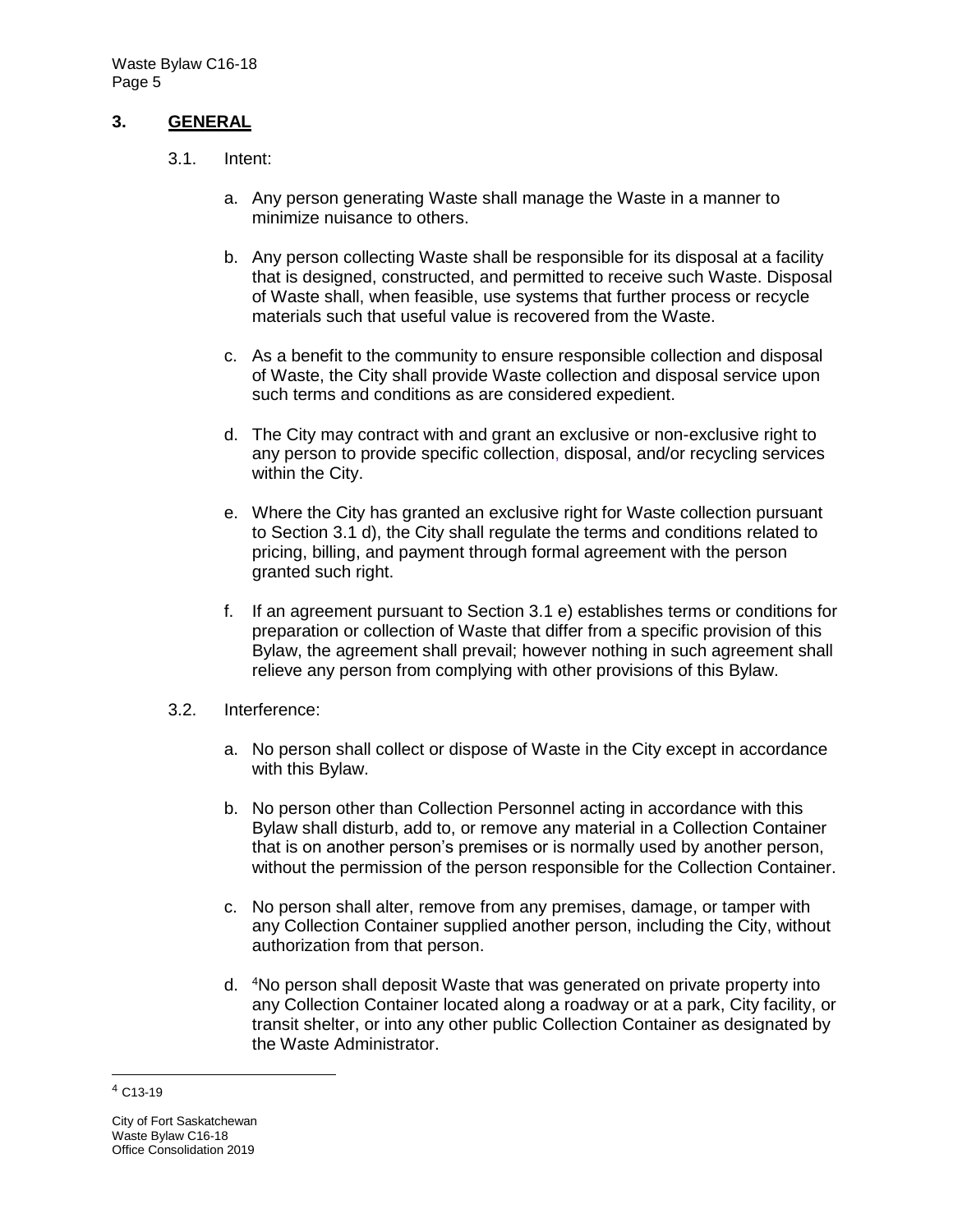- 3.3. Preparation and Storage of Waste:
	- a. No person shall store any Collection Containers on any public land, boulevard, road, or sidewalk except:
		- i. where a Collection Container is in an alley and stored:
			- 1) against a permanent structure; and
			- 2) in accordance with the City's Traffic Bylaw, Land Use Bylaw, and any applicable City standards; or
		- ii. where otherwise authorized by the City.
	- b. When directed by the Waste Administrator, any person storing a Collection Container pursuant to Section 3.3 a) shall remove the Collection Container from any public land, boulevard, road, alley, or sidewalk.
	- c. The Owner of a premises shall ensure any Collection Container provided by the City is kept at the premises and secured to avert theft or misuse.
	- d. Any Collection Container provided for Waste collection pursuant to this Bylaw shall be labelled or otherwise identifiable for a designated Waste Stream.
	- e. No person shall deposit any Waste into a Collection Container for a designated Waste Stream that does not include that Waste.
	- f. No person shall place for collection or deposit into a Collection Container any Transfer Station Material or Non-Collectable Material, except where:
		- i. a designated Collection Container or Collection Event for the specific material being deposited has been provided; and
		- ii. the preparation, collection, and disposal of the material are all completed in accordance with all applicable legislation.
	- g. Prior to placing the Waste for collection or bringing the Waste to the Transfer Station, a person intending to dispose of Waste shall:
		- i. ensure Recyclables are clean and dry;
		- ii. put sharp objects and broken glass in a labelled puncture-proof container;
		- iii. remove any metal, plastic, or other foreign matter such as decorations, lights, stands, bags, or tarps from any trees, branches, and yard waste, including Christmas trees and Halloween pumpkins;
		- iv. remove any doors, fuel, and contents from any Large Item; and
		- v. cut down or break apart any Waste that would otherwise exceeds the dimension limits of Schedule "C" of this Bylaw.
	- h. No person shall deposit Waste inside a non-compostable plastic bag into a Collection Container designated for Organics.
	- i. No person shall fasten a reusable Collection Container closed in a manner that would impede collection, without authorization from the City.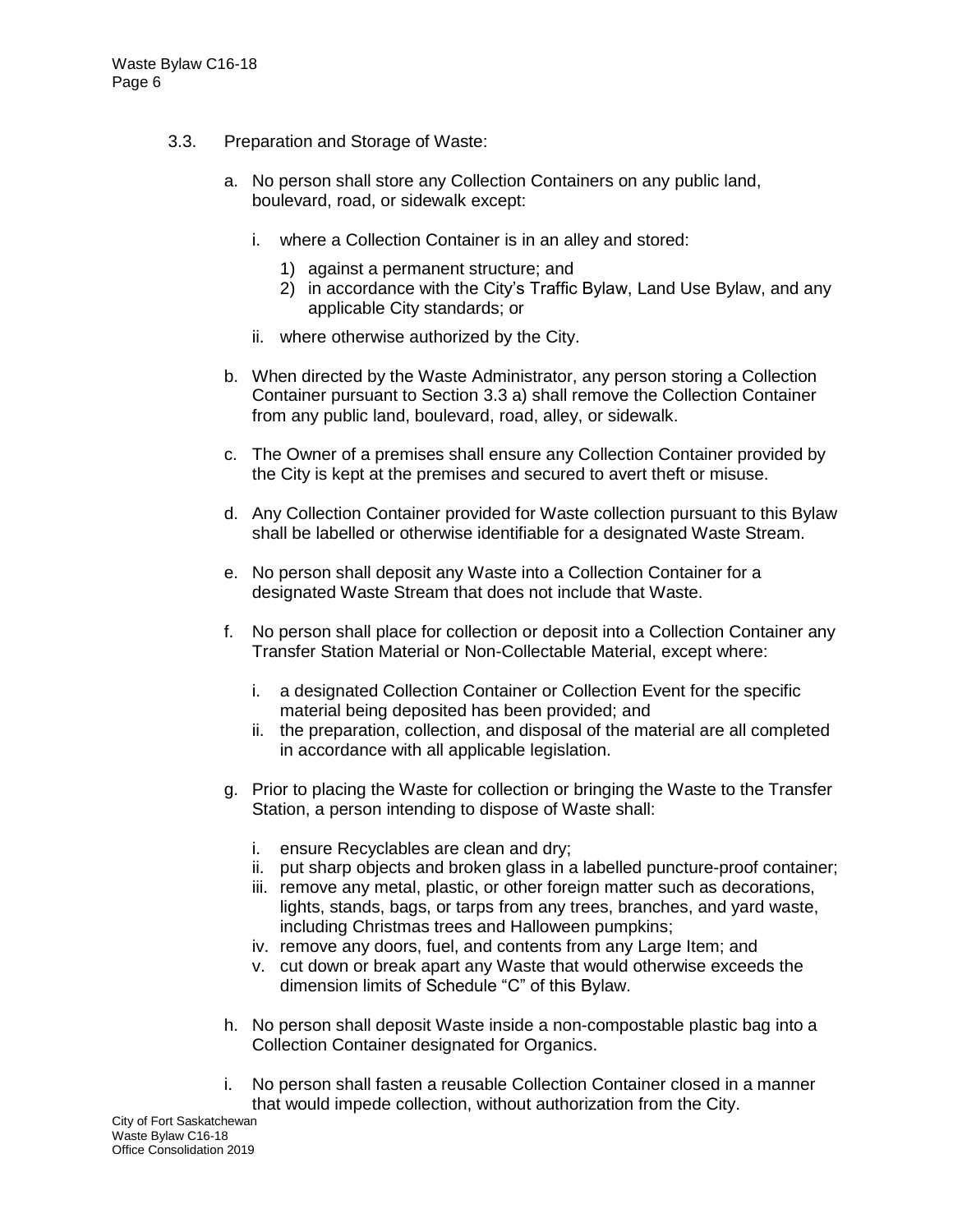- j. No person shall place for collection any Waste or Collection Container that exceeds the dimension limits of Schedule "C" of this Bylaw.
- k. Any material or item that is set at a location where Waste is normally placed for collection and appears to be Waste shall be considered as placed for collection. The City shall not be responsible for any material or items that are damaged or lost as a result of being mistaken as Waste.
- l. In the event any material or item is collected in error, any recovery attempt shall be at the discretion of the Waste Administrator and the person requesting recovery shall be responsible for any resulting expenses.

## **4. COLLECTION EVENTS**

- 4.1. The Waste Administrator may schedule additional Waste Collection Events for specific materials or Waste Streams.
- 4.2. The Waste Administrator may establish additional requirements in relation to a Collection Event. If any such requirement differs from a specific provision of this Bylaw, the requirement of the event shall prevail; however, in all other cases, the provisions of this Bylaw shall apply.

### **5. RESIDENTIAL PREMISES**

- 5.1. The City shall provide services for Garbage, Organics, and Recyclables collection and for any Collection Events for all Residential Premises.
- 5.2. The Waste Administrator shall determine whether Curbside Collection, Common-Bin Collection, or another type of collection will be used for each Waste Stream or Collection Event at a Residential Premises.
- 5.3. Disposal of Waste not collected by the City from a Residential Premises shall be the responsibility of the person disposing of the Waste.

### **6. CURBSIDE COLLECTION**

- 6.1. Collection Containers:
	- a. <sup>5</sup>The City shall provide Collection Carts for Garbage and Organics to each premises that receives Curbside Collection from the City.
	- b. Collection Carts shall remain the property of the City.
	- c. Each Collection Cart shall be assigned specifically to the premises to which it was provided and shall be linked to the premises by a serial number.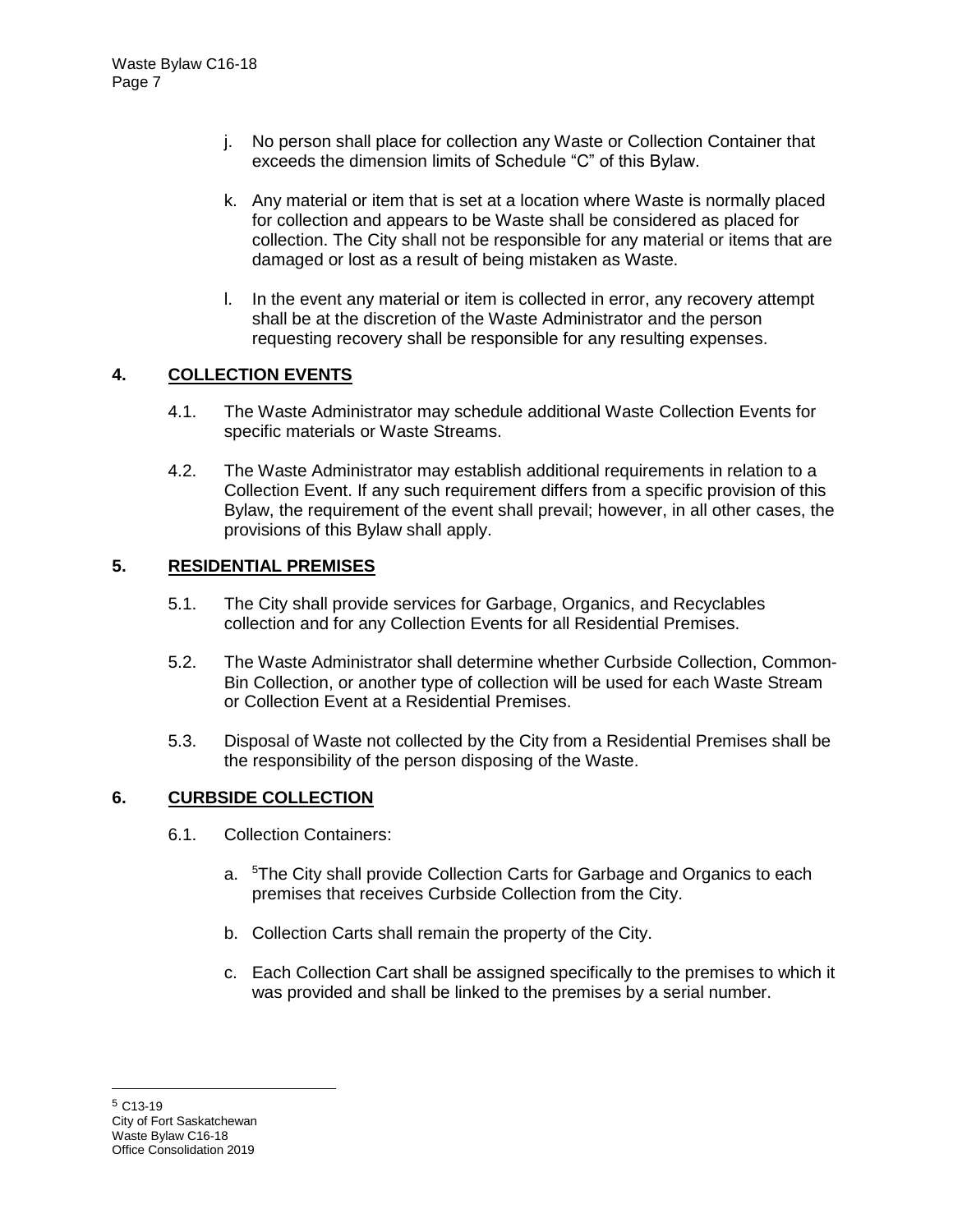- d. <sup>6</sup>The City shall establish the size and quantity of Collection Carts to be made available.
- e. The City shall be responsible for repairs and replacements of a Collection Cart resulting from normal use.
- f. The Owner of a premises assigned Collection Carts shall be responsible for:
	- i. notifying the City of any stolen, lost, or damaged Collection Cart;
	- ii. making all Collection Carts at the premises available for inspection, repair, or confirmation of serial number upon request of the City; and
	- iii. the repair or replacement of a Collection Cart that is damaged or lost due to negligence, misuse, alteration, or contravention of this Bylaw.
- g. A person receiving Curbside Collection shall be responsible for providing:
	- i. Blue Bags or other Collection Containers to contain Recyclables accumulated at the premises;
	- ii. compostable paper bags or other Collection Containers to contain Yard Waste to be placed for collection during a schedule Yard Waste Collection Event; and
	- iii. any bags, cans, and other supplies related to the management of Waste at the premises.
- h. Any reusable Collection Container placed for collection shall:
	- i. have sufficient handles or gripping area;
	- ii. be self-supporting and rigid in construction;
	- iii. conform to the dimension limits of Schedule "C" of this Bylaw; and
	- iv. conform to any other requirements of the Waste Administrator.
- i. A person receiving Curbside Collection shall maintain all Collection Containers used at a premises in a functional, clean, and sanitary condition.
- j. All Collection Containers used for Curbside Collection shall be stored within an enclosed shelter, or where enclosure is not feasible, be stored in an orderly manner, upright, and closed and either set against a permanent structure or integrated into landscaping in a manner that provides screening.
- 6.2. Preparation of Waste for Collection:
	- a. Waste that is placed for collection shall be contained within an appropriate Collection Container:
		- i. Garbage shall be placed only in the assigned Garbage Cart;
		- ii. if separated, Organics shall be placed only in the assigned Organics Cart; and

 $6$  C<sub>13</sub>-19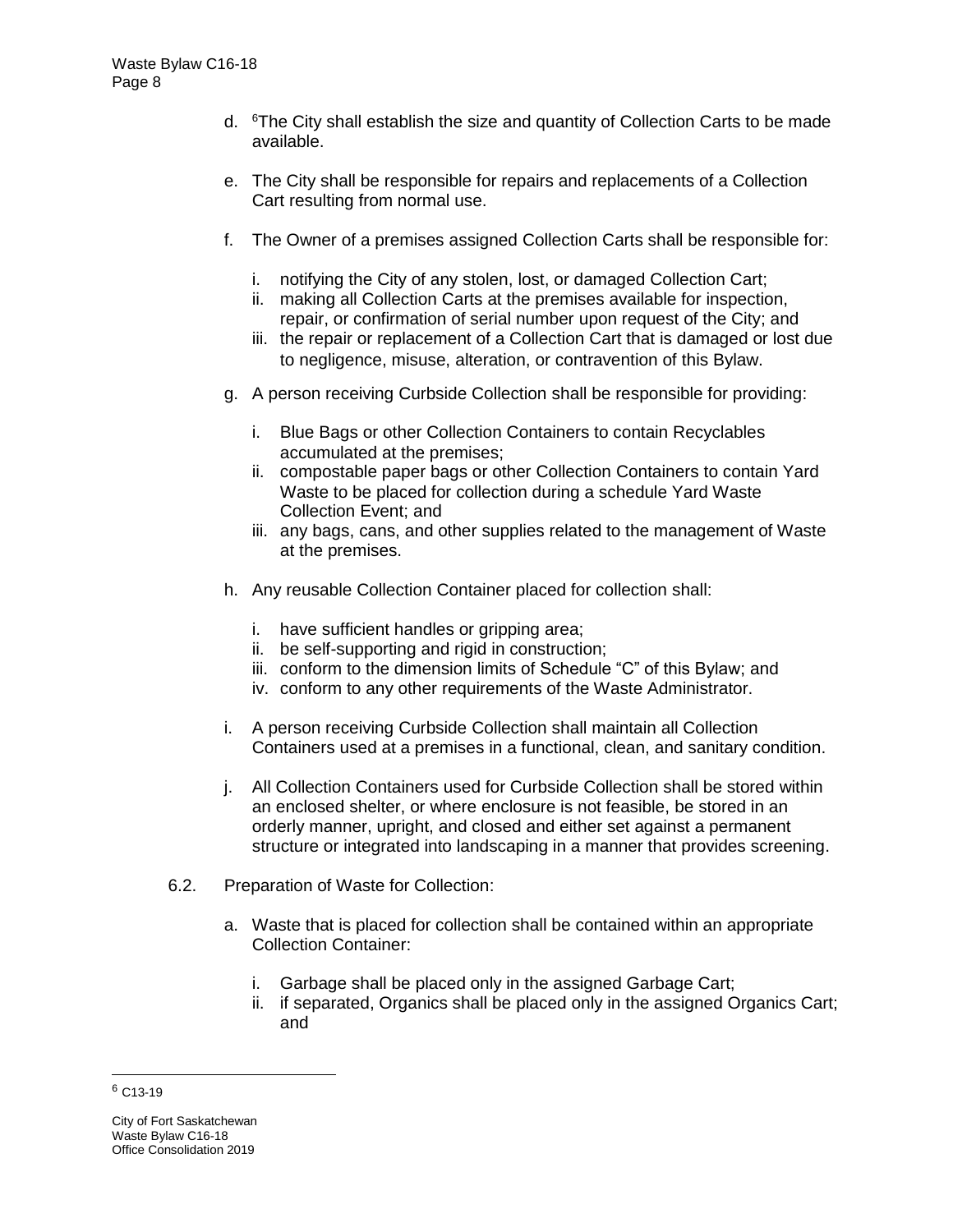- iii. if separated, Recyclables shall be placed only in Blue Bags or Collection Containers that comply with Section 6.1 h).
- b. Notwithstanding Section 6.2 a), cardboard bundled in compliance with Schedule "C" of this Bylaw may be set outside of a Collection Container and during a scheduled Yard Waste Collection Event, Yard Waste may be deposited outside an Organics Cart in a compostable paper bag or other Collection Container that complies with Section 6.1 h).
- c. The lid of each Collection Cart shall be completely closed when placed for collection.
- d. Collection Containers shall be filled such that:
	- i. the contents in Collection Containers designated for Recyclables and Organics are identifiable by Collection Personnel; and
	- ii. reusable Collection Containers will empty without jamming.
- 6.3. Collection:
	- a. A person receiving Curbside Collection shall be responsible for confirming when the collection of each Waste Stream is scheduled and ensuring that the correct Waste Stream is placed for collection.
	- b. Collection Containers shall be placed for collection no earlier than 5:00pm the day before the scheduled Collection Day and no later than 7:00am on the scheduled Collection Day.
	- c. Collection Containers shall be returned to their regular storage location before 9:00am on the day following the scheduled Collection Day unless otherwise instructed by the City.
	- d. Collection shall occur along the road in front of or beside a premises, except where an accessible alley exists, in which case collection shall occur along the alley, unless otherwise directed by the Waste Administrator.
	- e. When placed for collection, Collection Containers shall have 1.0 metre of clearance between any structure, vehicle, other Collection Container, or other object.
	- f. During snow removal, street sweeping, road maintenance, and other events that may require the roadway to be clear, Collection Containers must be placed on a driveway and set back from the curb or road edge.
	- g. Collection Containers shall be placed in a manner and location such that each Collection Container is visible and accessible to Collection Personnel and does not obstruct traffic or pedestrians.
	- h. Collection Carts shall be set in an upright position with the front of the cart facing the road or alley and placed: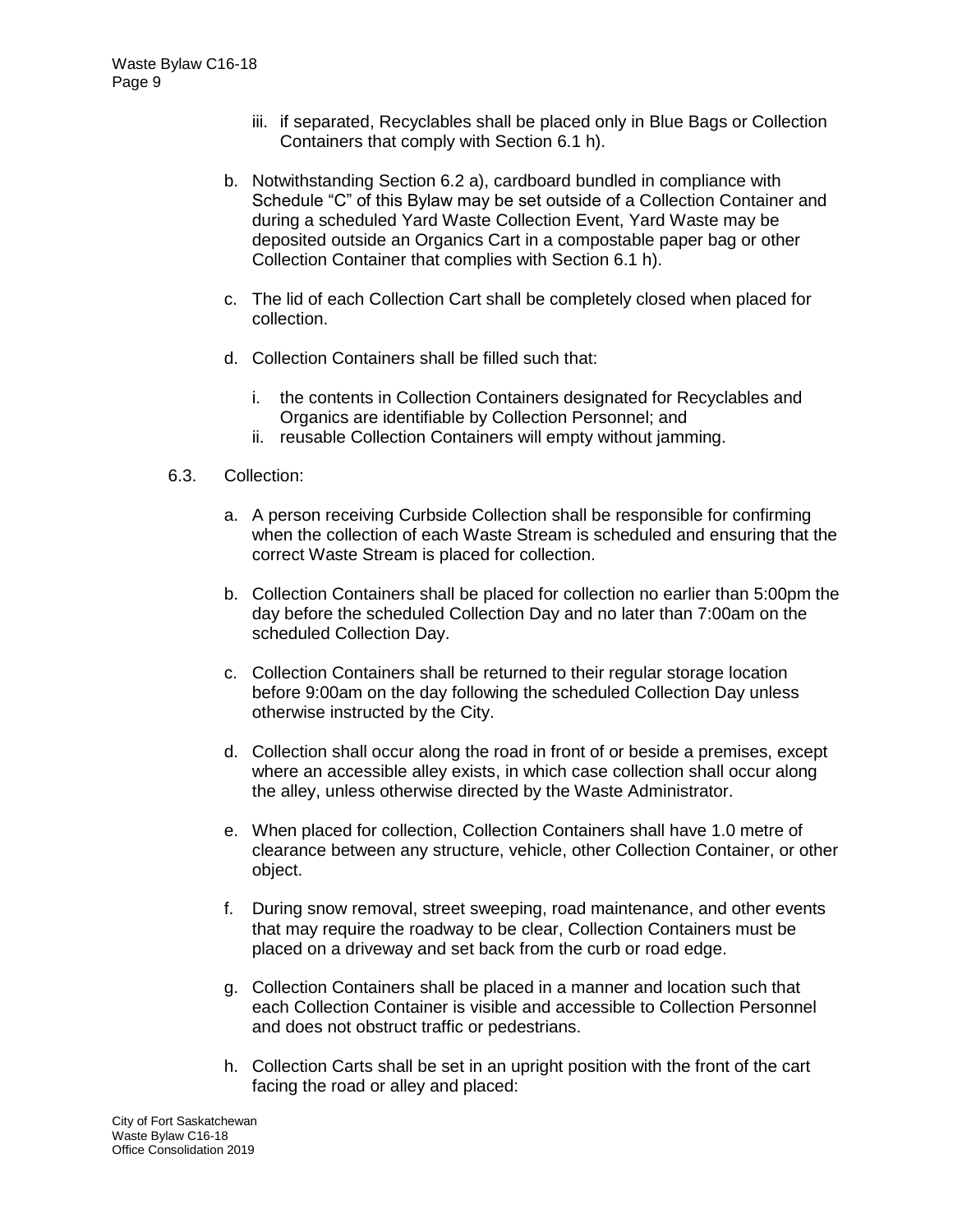- i. at the end of the driveway of the premises;
- ii. on the road against the curb or against the edge of the road or alley; or
- iii. where otherwise directed by the Waste Administrator.
- i. Sections 6.3 a) through g) shall apply to bundled cardboard and to any Waste, including but not limited to Yard Waste and Large Items, placed for collection during a scheduled Collection Event for that material.

### **7. COMMON-BIN COLLECTION**

- 7.1. Collection Containers:
	- a. The City shall be responsible for providing Collection Containers to each premises that receives Common-Bin Collection from the City.
	- b. The City shall establish the number and size of Collection Containers to be made available to each premises receiving Common-Bin Collection.
	- c. The Owner of a premises receiving Common-Bin Collection shall be responsible for:
		- i. providing a sufficient area for Collection Containers in accordance with applicable City standards and Land Use Bylaw at a location agreed to by the Waste Administrator;
		- ii. ensuring all Collection Containers are accessible to the residents or occupants of the premises and to Collection Personnel;
		- iii. notifying the City of any damaged or missing Collection Container; and
		- iv. the repair or replacement of a Collection Container that is damaged or lost due to negligence, misuse, alteration, or contravention of this Bylaw.
	- d. A person residing at a premises that receives Common-Bin Collection shall be responsible for providing Blue Bags and any other any bags, cans, and other supplies related to the personal management of Waste.
- 7.2. Preparation of Waste for Collection:
	- a. Waste to be collected at a premises receiving Common-Bin Collection shall be deposited within an appropriately designated Collection Container.
	- b. No person shall deposit any Waste outside of a designated Collection Container at premises receiving Common-Bin Collection except as directed by the Waste Administrator.
	- c. No person shall deposit any Waste in a manner or of a nature that will impede the emptying of a Common-Bin Container.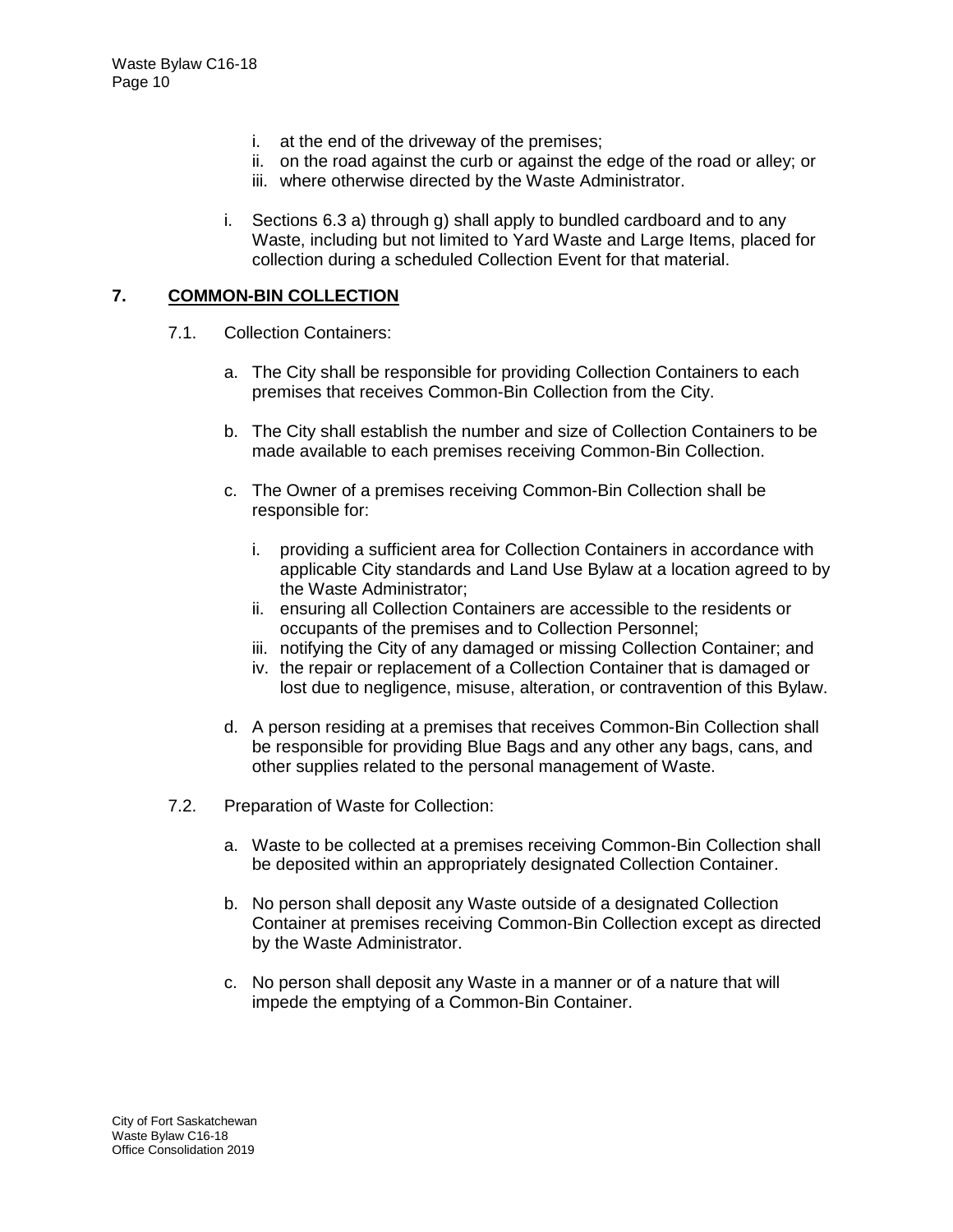### 7.3. Collection:

a. If the Waste Administrator extends Curbside Service or a Collection Event for a specific Waste Stream to a premises otherwise receiving Common-Bin Collection, the requirements related to Curbside Collection shall apply for that Waste Stream.

### **8. INDUSTRIAL, COMMERCIAL, AND INSTITUTIONAL PREMISES**

- 8.1. No person shall dispose of or deposit any Waste from an ICI Premises or a Heavy Industrial Premises at a Residential Premises.
- 8.2. The Owner of an ICI Premises or Heavy Industrial Premises shall:
	- a. provide a sufficient area for Collection Containers in accordance with applicable City standards and Land Use Bylaw;
	- b. provide arrangements for the collection and disposal of Waste accumulated at the premises;
	- c. ensure a sufficient number of Collection Containers are available; and
	- d. ensure all Collection Containers are accessible to the occupants of the premises and to Collection Personnel.
- 8.3. The Owner of a Heavy Industrial Premises may arrange with any person for any Waste collection, disposal, recycling, or handling services.
- 8.4. The Owner of an ICI Premises shall arrange for Waste collection, disposal, and recycling service only with a person who has an exclusive right for the applicable service required.
- 8.5. <sup>7</sup>The Owner of an ICI Premises may share arrangements for Waste collection, disposal, and recycling service with another ICI Premises or, subject to the approval of the Waste Administrator, may arrange for a collection service provided by the City.

### **9. TRANSFER STATION AND RECYCLING DEPOT**

- 9.1. Transfer Station Material requiring disposal shall be brought to the Transfer Station or a similar facility that accepts Transfer Station Material.
- 9.2. Any person using the Transfer Station shall obey all signs, posted regulations, and directions of site attendants.
- 9.3. No person shall deposit any Non-Collectable Material at the Transfer Station unless an area specifically designated has been provided.

<sup>7</sup> C13-19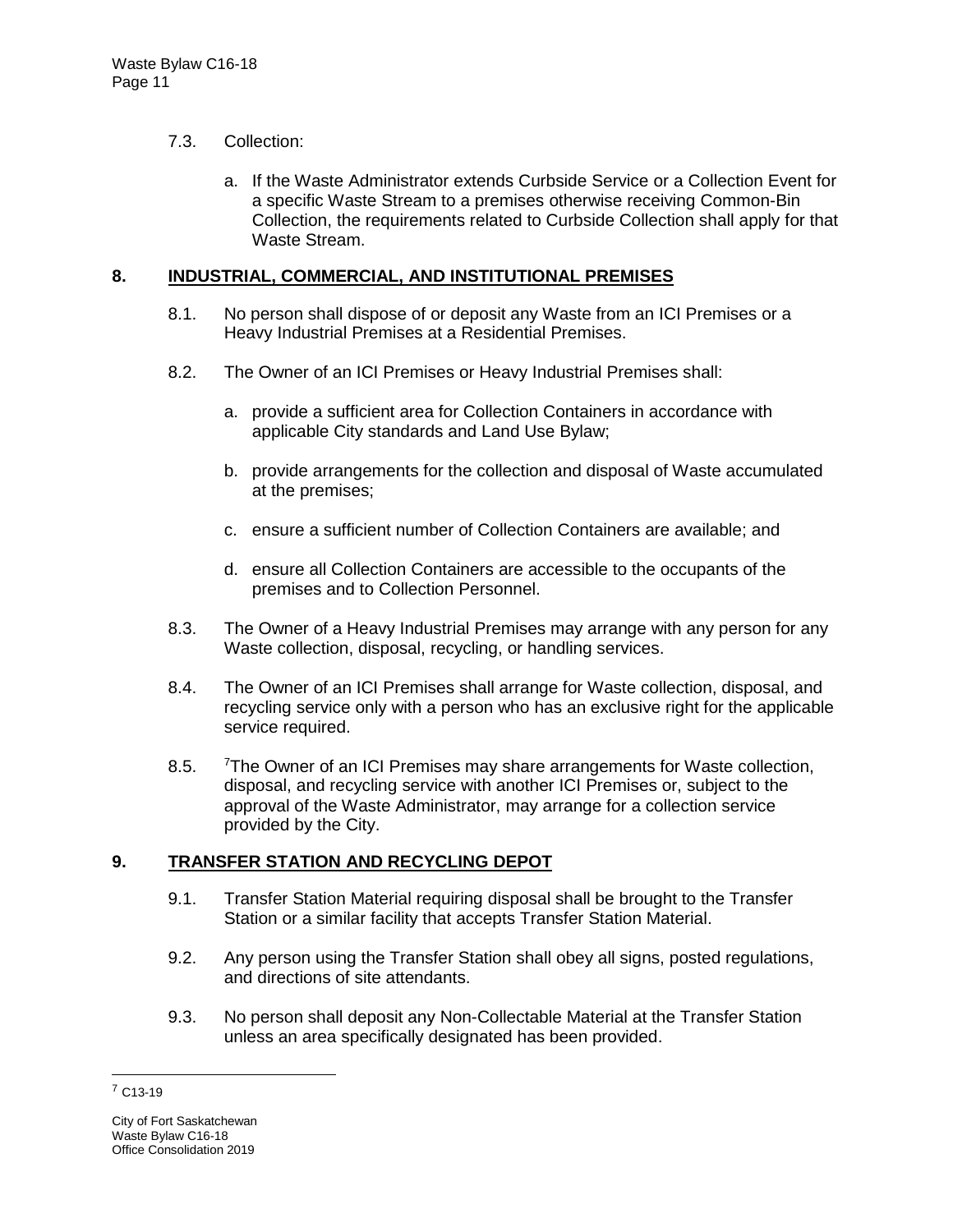- 9.4. No person shall remove any Garbage, Recyclables, Organics, Transfer Station Material, or other Waste from anywhere on the Transfer Station site without authorization from the City unless those materials are in a designated reuse area and removed during designated operating hours.
- 9.5. No person other than Collection Personnel acting in accordance with this Bylaw or City staff shall enter any closed portion of the Transfer Station site outside of designated operating hours without authorization from the City.

### **10. DUTY OF COLLECTORS**

- 10.1. Collection Personnel shall:
	- a. collect Waste from Garbage Carts, Organics Carts, Blue Bags, and other Collection Containers that are properly placed for collection in accordance with this Bylaw;
	- b. make reasonable effort to avoid damage to any Collection Container;
	- c. return reusable Collection Containers to approximately the same location as they were placed; and
	- d. gather and collect any Waste that was released into the environment during the course of collection.
- 10.2. Collection Personnel shall not, except as directed by the Waste Administrator:
	- a. scavenge, pick through, or in any other way interfere with the Waste being collected; or
	- b. remove any material or item from private property or of a nature or placed in a location or manner where it is not clear if the material or item is Waste.

### **11. PARKING AND OBSTRUCTIONS ON COLLECTION DAY**

- 11.1. No person shall park a vehicle within 1.0 metre of a Collection Container on Collection Day.
- 11.2. No person shall park a vehicle on Collection Day at any angle or in any manner that restricts the collection of any Collection Container.
- 11.3. No person shall impede Collection Personnel or equipment on any road or alley while collection service is underway.

### **12. INTERRUPTION OF SERVICE**

12.1. The City may interrupt the collection of Waste or may close the Transfer Station with or without notice for any purpose that, in the opinion of the City, it may be expedient to do so, for any duration as the City deems necessary.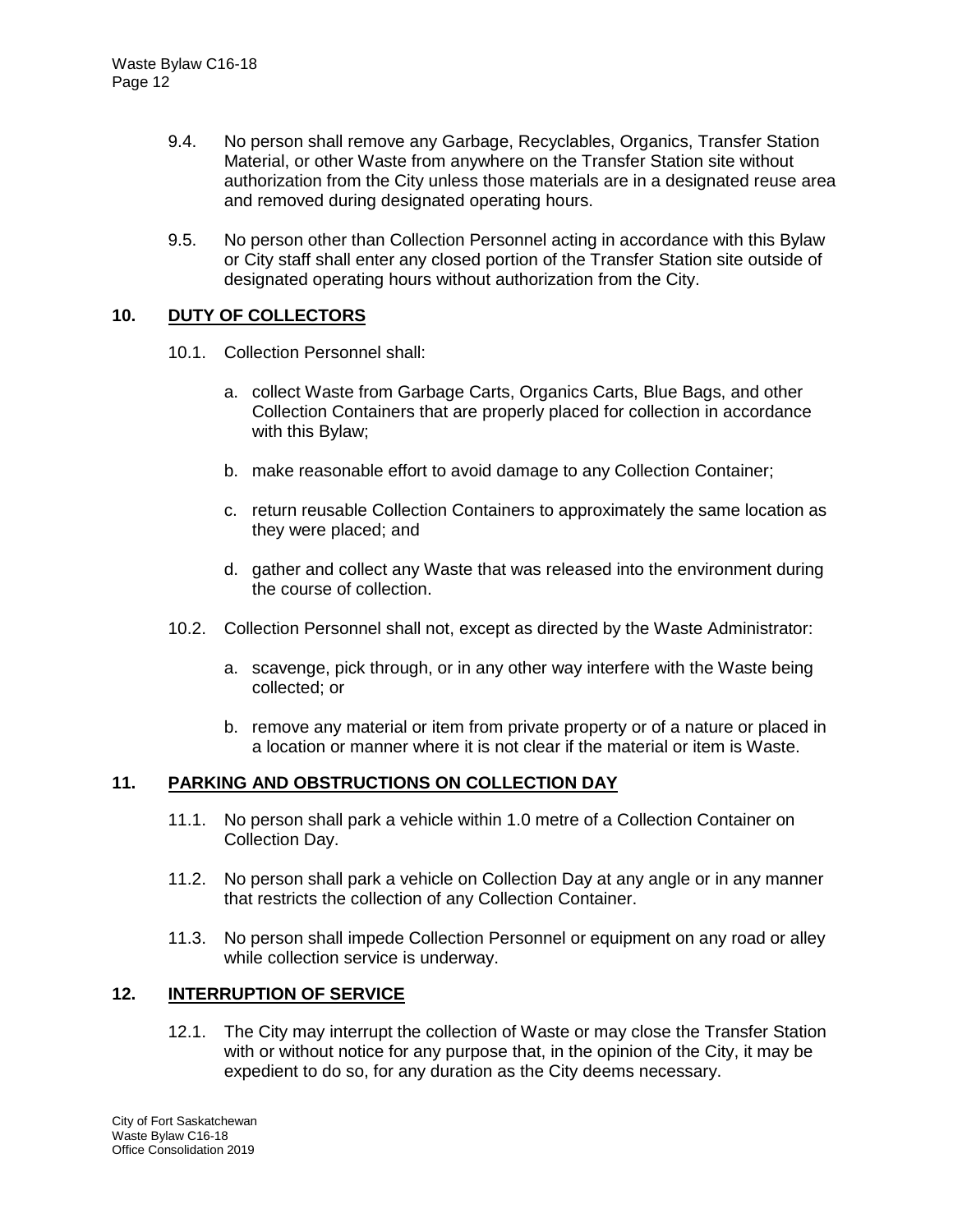- 12.2. Service may be interrupted by any combination of the following means:
	- a. directing any Collection Personnel to stop the collection of Waste or to reduce the amount of Waste collected;
	- b. locking a Collection Container or closing or locking a gate providing access to any Collection Container or the Transfer Station; or
	- c. ordering a person, for a specified time or duration, to:
		- i. stop placing Waste for collection or bringing Waste to the Transfer Station; or
		- ii. reduce the amount of Waste placed for collection or brought to the Transfer Station.
- 12.3. No reduction in charges or rates shall be made resulting from any interruption to service.

#### **13. BURNING, DUMPING, AND CONTAINMENT OF WASTE**

- 13.1. No person shall, in lieu of disposing of Waste in accordance with this Bylaw, cause or permit the direct or indirect:
	- a. ignition or burning of any Waste;
	- b. release of Waste into the environment; or
	- c. deposit or burial of any Waste on any public or private land, roadway, or watercourse.
- 13.2. Any person storing or placing Waste for collection shall ensure that the Waste is properly contained to prevent the release of any materials into the environment.
- 13.3. Any person transporting Waste shall ensure that the Waste is properly secured so as to prevent the release of any materials into the environment.
- 13.4. In the event any Waste is released or other adverse incident occurs:
	- a. the person responsible for the management and control of the incident shall be responsible to:
		- i. gather any Waste released and keep it properly contained;
		- ii. provide notice to and follow the direction of any applicable authority in regard to the spill or release of any Hazardous Substance; and
		- iii. do everything reasonably possible to mitigate the incident and protect human health, safety, the environment, and property; and
	- b. any person causing, whether by act or negligence, a direct or indirect release of Waste or other adverse incident and the Owner of the premises where the incident occurred shall be responsible for: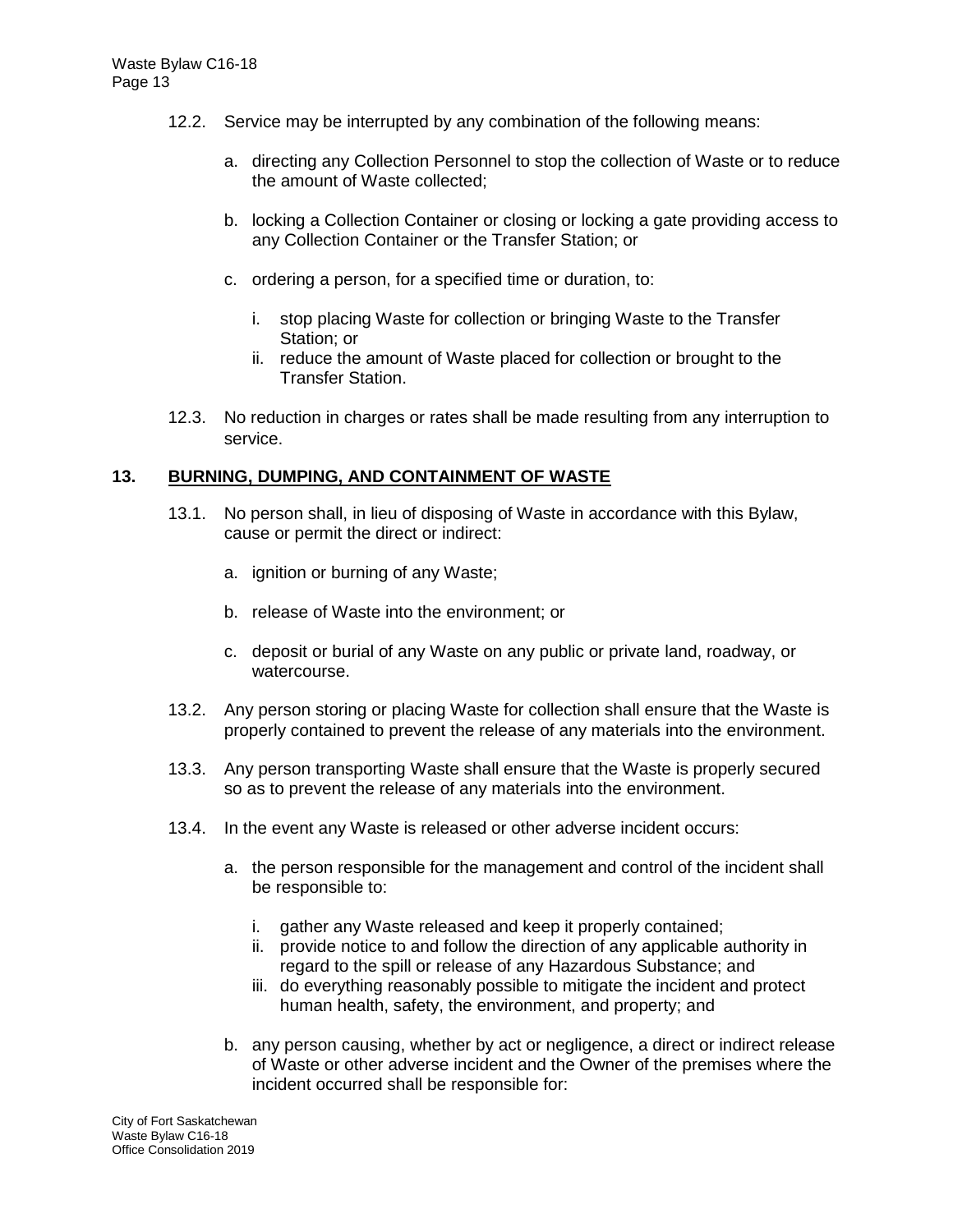- i. clean-up resulting from the incident including any Hazardous Substance or other contaminated residue;
- ii. restoration of the affected area to its prior condition;
- iii. any other resulting repair or remedy required;
- iv. any applicable penalties specified in Schedule "D" of this Bylaw; and
- v. all resulting costs and damages.
- 13.5. Notwithstanding Section 13.1 a), nothing in this Bylaw shall restrict a person from using a fire-pit in accordance with the City's Fire Service Bylaw and any other applicable legislation.
- 13.6. Notwithstanding Section 13.1 c), nothing in this Bylaw shall restrict a person from carrying out home-based or on-site composting in accordance with the City's Community Standards Bylaw and any other applicable standard and legislation.

#### **14. MONITORING**

- 14.1. The Waste Administrator shall have the authority to carry out any inspection reasonably required to ensure compliance with this Bylaw, including but not limited to the authority to:
	- a. inspect, observe, measure, sample or test material in or removed from any Collection Container or otherwise placed for collection or brought to the Transfer Station;
	- b. inspect, observe, and document the condition of any Collection Container; and
	- c. require a person to provide information concerning a matter in relation to this Bylaw.
- 14.2. Any single sample of Waste collected from a premises may be used to determine compliance with this Bylaw.
- 14.3. The Waste Administrator may obtain a random sample of Waste collected from any premises or set of premises in the City for the purposes of determining the composition of a Waste Stream.
- 14.4. All tests, measurements, examinations, and analyses of samples pursuant to this Bylaw shall be carried out in accordance with applicable procedures and, if applicable, performed by a laboratory duly accredited in accordance with requirements such as those established by the Standards Council of Canada or the International Organization for Standardization, or as otherwise agreed to in writing by the Waste Administrator.

### **15. UTILITY ACCOUNT**

15.1. New Utility Account and addition of Waste Subscription: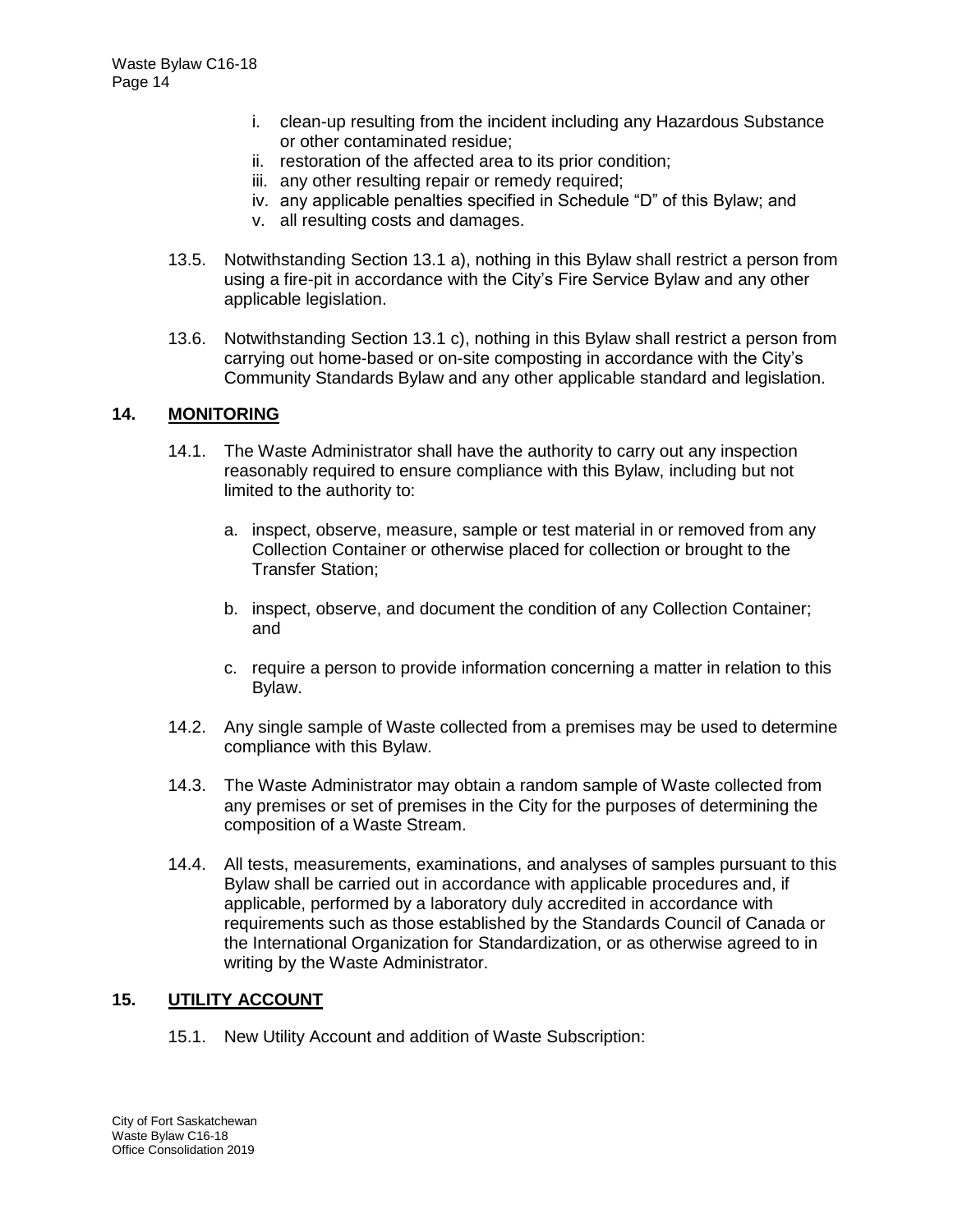- a. <sup>8</sup> Deleted
- b. <sup>9</sup>The Legal Owner shall open a Utility Account that includes a Waste Subscription or shall add a Waste Subscription to a Utility Account when:
	- i. taking possession or custody of a premises where collection services are provided by the City;
	- ii. an existing Utility Account with a Waste Subscription is closed; or
	- iii.  $10$ <sup>the Legal Owner requests a collection service provided by the City.</sup>
- c. <sup>11</sup>Notwithstanding Section 15.1 b), the Legal Owner of a premises shall not be required to open a Utility Account if the premises is a single unit within a condominium association or cooperative with a common Utility Account.
- d. <sup>12</sup>If the Legal Owner fails to open a new Utility Account or add a Waste Subscription pursuant to Section 15.1 b), the City may do so on the behalf of the Legal Owner and such action by the City shall not exempt the Legal Owner from any Account Holder responsibilities.
- e. A Utility Account may be opened and a Waste Subscription may be added in person, in writing, electronically, or by telephone. The Account Holder shall provide current contact information and provide a deposit in accordance with the City's Fees and Charges Bylaw.
- f. Collection of Waste from a premises shall not be provided without a Utility Account that includes a Waste Subscription.
- 15.2. Account Holder responsibility:
	- a. An Account Holder shall be responsible for:
		- i. all fees and charges levied for the Waste Subscription in accordance with the City's Fees and Charges Bylaw, regardless of whether service was used or whether the Account Holder had made arrangements for another person to make payment;
		- ii. ensuring that payment of all charges is made in accordance with the due date or payment arrangements provided by the City;
		- iii. updating the City when contact information changes; and
		- iv. adherence to the requirements of this Bylaw.
- 15.3. Utility Account closure and removal of Waste Subscription:
	- a. An existing Utility Account for a premises shall be closed upon:

 <sup>8</sup> C13-19

<sup>9</sup> C13-19

<sup>10</sup> C13-19

<sup>11</sup> C13-19

<sup>12</sup> C13-19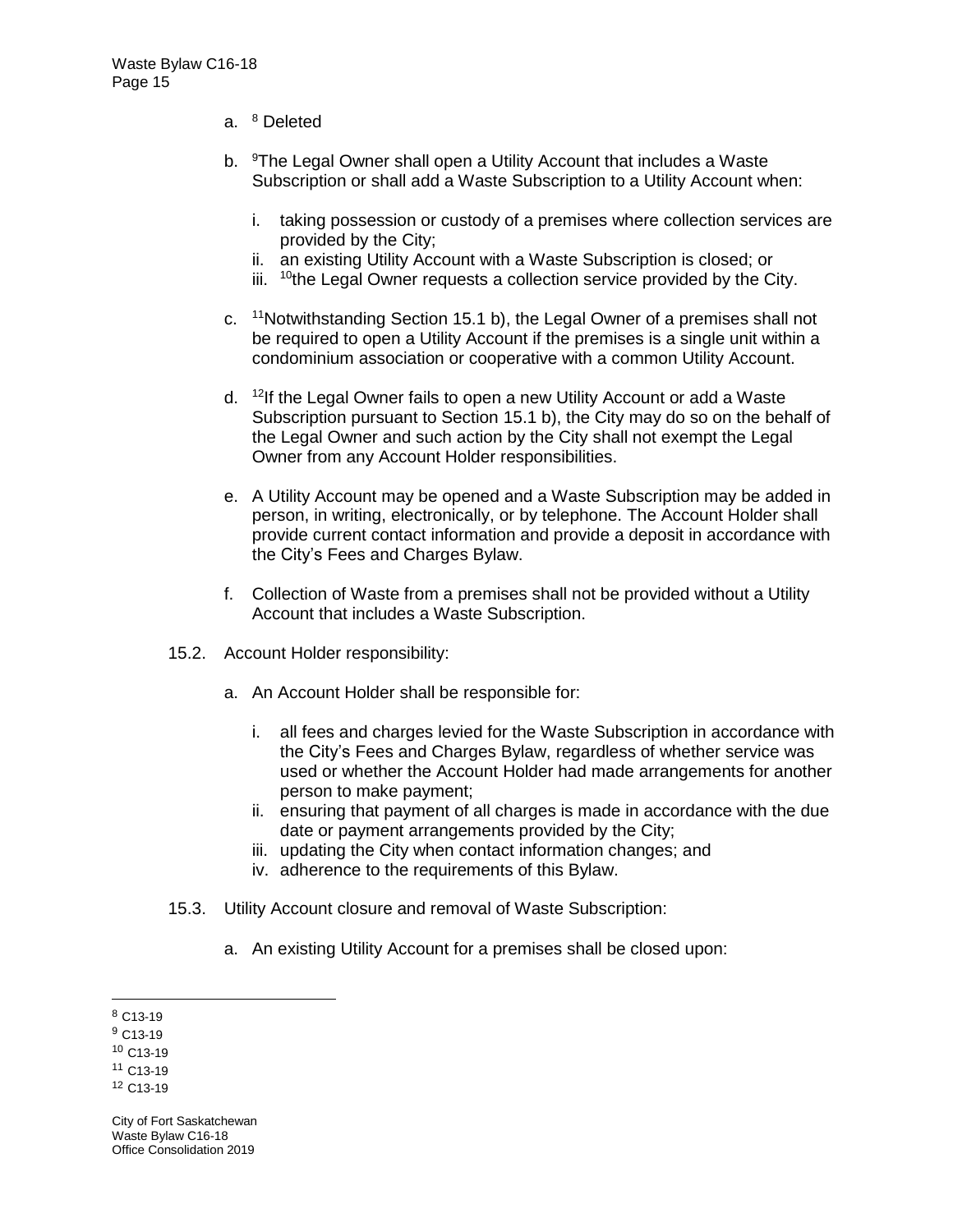- i.  $13$  request of the Legal Owner to open a new Utility Account;
- ii.  $14a$  change in the Legal Owner;
- iii. <sup>15</sup> Account Holder request if the Account Holder is not the Legal Owner;
- iv. <sup>16</sup> suspension of the Utility Account pursuant to Section 16.1, if the Account Holder is not the Legal Owner; or
- v. the removal of all services provided under a Utility Account.
- 15.4. A Waste Subscription shall be removed from a Utility Account only upon Account Holder request and only if waste collection service by the City has been permanently discontinued at the discretion of the Waste Administrator.
- 15.5. The deposit shall be applied as a credit to the final amount owing for the Waste Subscription and to any other final balance on the Utility Account. The City shall provide a refund for any credit in excess of the final balance. The Account Holder shall be responsible for payment of any remaining unpaid balance prior to closure.
- 15.6. No interest shall be payable by the City on the deposit.

### **16. CONTRAVENTION AND NON-PAYMENT**

- 16.1. Suspension with notice:
	- a. The City may, without prejudice to any of the City's other remedies, suspend a Utility Account and Waste collection service to a premises after providing at least 48 hours' notice to the premises in the following circumstances:
		- i. the Utility Account for the premises falls into Arrears;
		- ii. no Waste Subscription for the premises exists where required; or
		- iii. a person responsible for Waste on the premises is in contravention of any provision of this Bylaw.
- 16.2. Non-collection:
	- a. <sup>17</sup>The City may, without prejudice to any of the City's other remedies, leave Waste from a premises uncollected, without notice, if the Waste:
		- i. causes or is capable of causing an adverse effect;
		- ii. is hazardous or creates an immediate danger to life or property;
		- iii. contains or includes any Non-Collectable Material;
		- iv. does not comply with the provisions of Sections 3.3, 6.2, or 7.2;
		- v. is not placed in a Collection Container approved for that material stream in accordance with Section 6.2 a) or 7.2 a);
		- vi. is not accessible or placed for collection in accordance with Section 6.3;

City of Fort Saskatchewan Waste Bylaw C16-18 Office Consolidation 2019

 <sup>13</sup> C13-19

<sup>14</sup> C13-19

<sup>15</sup> C13-19

<sup>16</sup> C13-19

<sup>17</sup> C13-19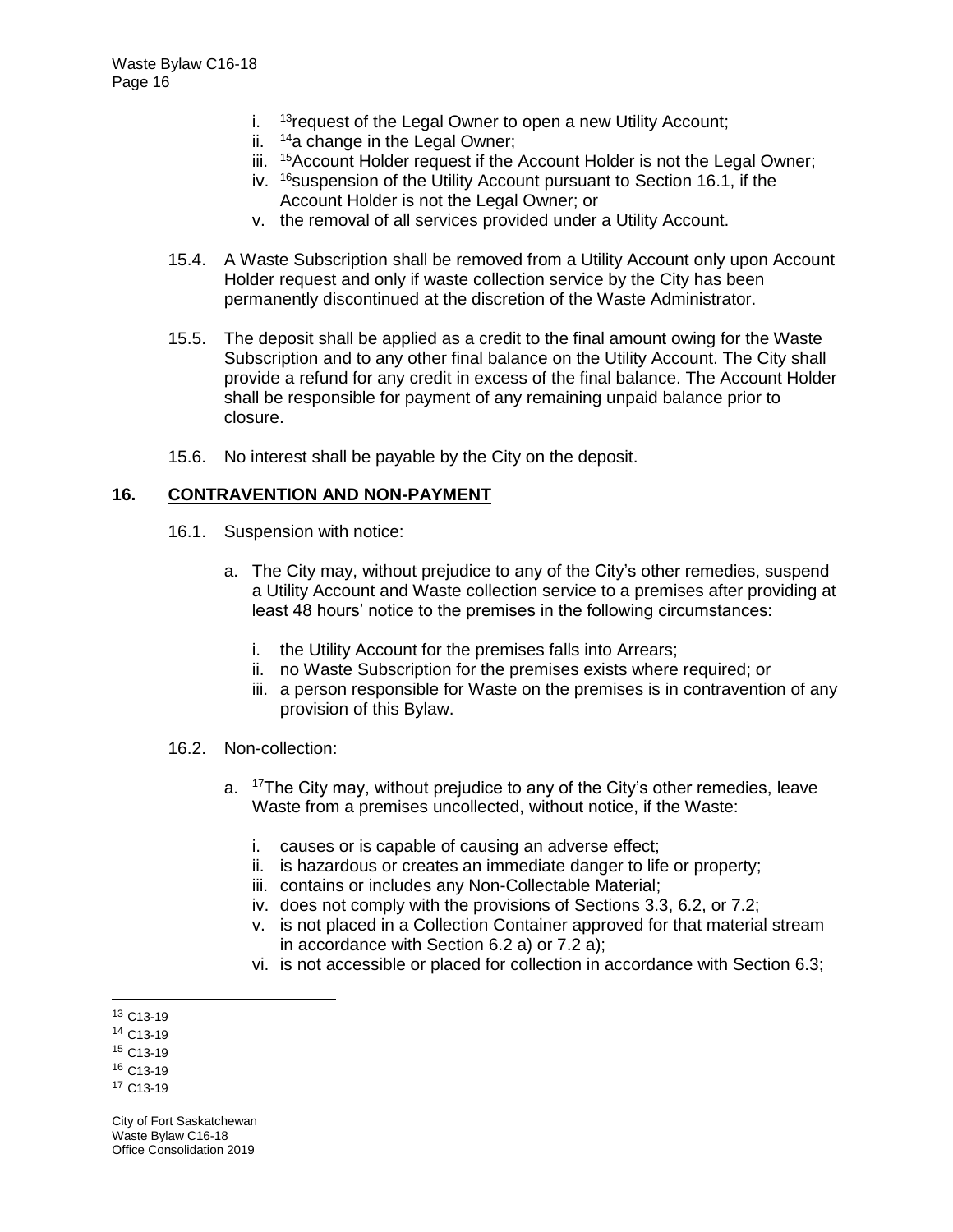- vii. exceeds the dimension limits of Schedule "C" of this Bylaw; or
- viii. otherwise endangers or interferes with Collection Personnel or equipment or any Waste disposal or recycling process.
- 16.3. Before the City restores service, the Account Holder shall, as applicable:
	- a. make payment arrangements subject to the City's approval for:
		- i. any amount owing on the Utility Account; and
		- ii. any service restoration fee or other penalty levied on the Utility Account in accordance with the City's Fees and Charges Bylaw; and
	- b. ensure, to the satisfaction of the Waste Administrator, that the cause of any contravention has been remedied.
- 16.4. If an Account Holder neglects or fails to comply with any payment arrangements, any unpaid amount shall constitute a debt owing to the City and shall be recoverable by:
	- a. action in a court of competent jurisdiction;
	- b. collecting in a like manner as property tax or accounts receivable; or
	- c. <sup>18</sup>if the Account Holder for the applicable premises is the Legal Owner, adding the amount to the property tax roll of the Legal Owner.

#### **17. ENFORCEMENT**

- 17.1. Orders to Remedy Contraventions:
	- a. If the City Manager finds that a person is contravening this Bylaw, the City Manager may by written Order in accordance with the *Municipal Government Act* (MGA), require any person responsible for the contravention to remedy it.
	- b. The Order may:
		- i. direct a person to stop doing something, or to change the way in which they are doing it;
		- ii. direct a person to take any action necessary to remedy the contravention of this Bylaw to prevent a re-occurrence of the contravention;
		- iii. state a specified time to comply; and
		- iv. state that if the person does not comply within a specified time, the City shall take necessary action, at the expense of the person.
	- c. The expenses and costs resulting from action taken by the City under Section 17, are due and payable by the person in contravention of this Bylaw.

 $\overline{a}$ 

<sup>18</sup> C13-19

City of Fort Saskatchewan Waste Bylaw C16-18 Office Consolidation 2019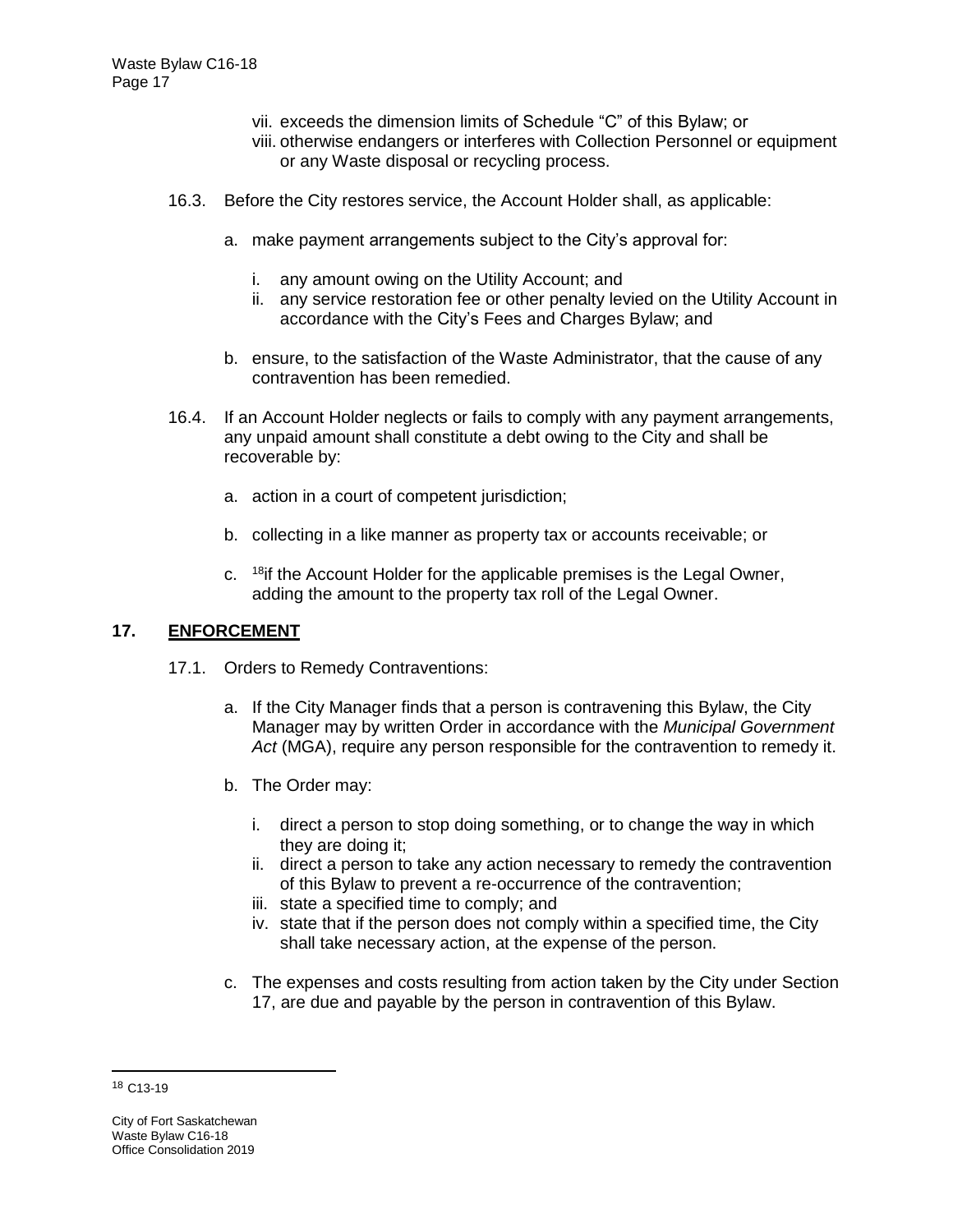- d. The City may in accordance with the MGA, add outstanding amounts for unpaid expenses and costs referred to in Section 17.1 c) to a property tax roll, if the contravention of this Bylaw occurred on all or part of the Owner's premises.
- 17.2. Service of Order:
	- a. In the case of an individual, an Order issued in accordance with this Bylaw may be served by:
		- i. delivering it personally to the individual's apparent place of residence; or
		- ii. registered mail addressed to the individual at their apparent place of residence, or to any address for the individual on the property tax roll of the City.
	- b. In the case of a corporation, an Order issued in accordance with this Bylaw may be served by:
		- i. delivering it personally to any representative of the corporation or to the corporation's place of operation; or
		- ii. registered mail addressed to the registered office of the corporation.
- 17.3. Review by Council:
	- a. A person who receives an Order under this Bylaw, may submit a written request for Council to review the notice or Order within 14 days after the date it was received.
	- b. After review, Council may confirm, vary, substitute or cancel the Order.
- 17.4. Offence:
	- a. A person who contravenes any provision of this Bylaw is guilty of an offence.
	- b. A person shall not interfere with a Peace Officer in the exercise of their powers and duties under this Bylaw.
- 17.5. Vicarious Liability:
	- a. For the purpose of this Bylaw, an act or omission by the Owner or another person acting on their behalf is deemed to be an act or omission of the Owner, if the act or omission occurred in the course of exercising the powers or performing any duties on behalf of the Owner.
- 17.6. Corporations and Partnerships:
	- a. When a corporation commits an offence under this Bylaw, every principal, director, manager, employee or agent of the corporation who authorized the act or omission, or agreed or participated in the act or omission that constitutes the offence, is guilty of the offence.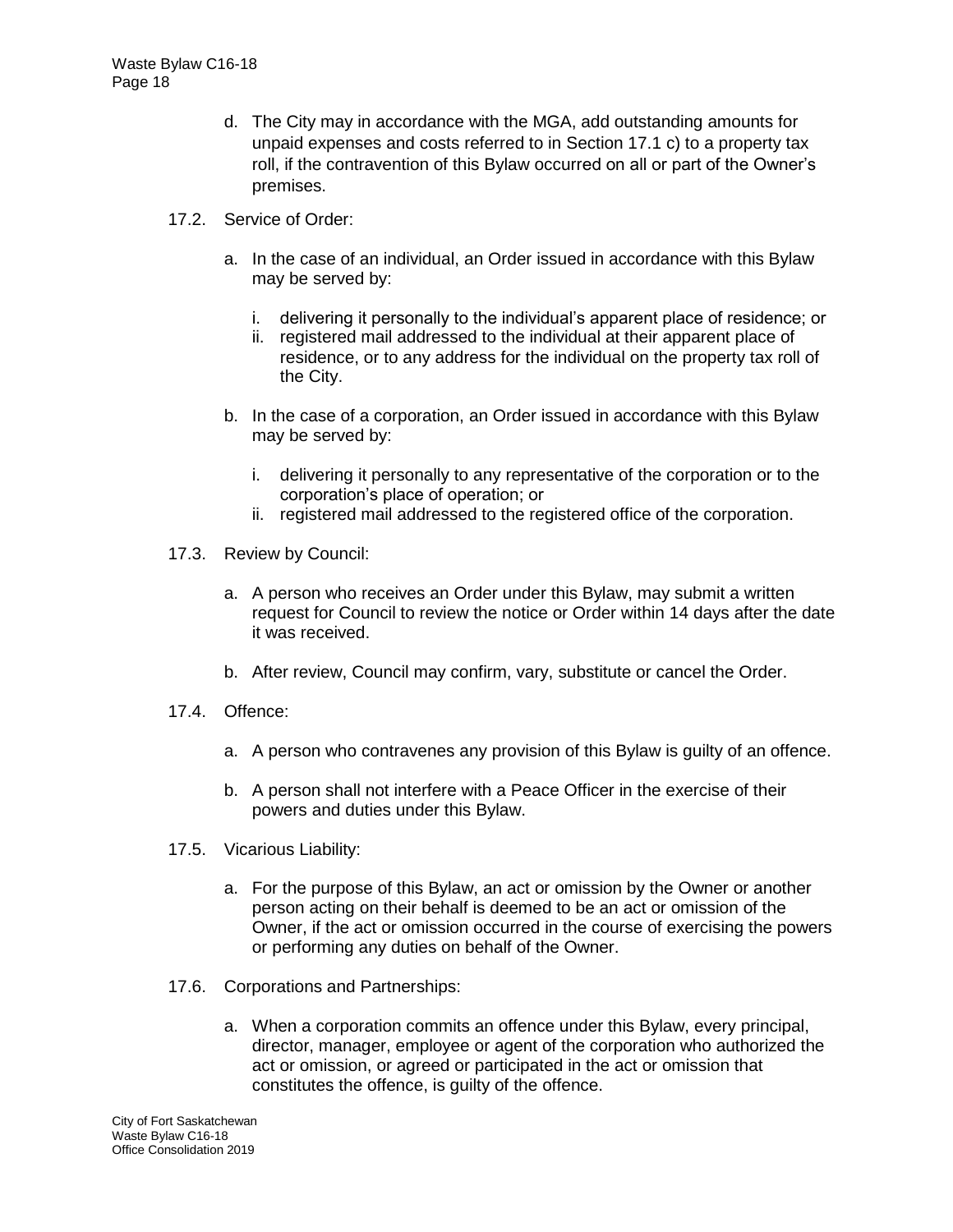- b. If a partner in a partnership is guilty of an offence under this Bylaw, each partner in that partnership who authorized the act, who agreed or participated in the act or omission that constitutes the offence, is guilty of the offence.
- 17.7. Fines and Penalties:
	- a. A person who is guilty of an offence is liable for a fine pursuant to Schedule "D" of this Bylaw, not to exceed ten thousand dollars (\$10,000.00) or for the imprisonment of not more than six months for non-payment of a fine, as per the MGA.
	- b. Without restricting the generality of Section 17.8.a and Section 17.10.a, the penalties specified in Schedule "D" of this Bylaw are established for use on Municipal Tags and Violation Tickets, if a voluntary payment option is offered.
- 17.8. Municipal Tag:
	- a. A Peace Officer is hereby authorized to issue a Municipal Tag to any person who the Peace Officer believes has contravened any provision of this Bylaw.
	- b. A Municipal Tag may be issued:
		- i. personally; or
		- ii. by mailing a copy to such person at their last known municipal address.
	- c. The Municipal Tag shall be in a form approved by the City Manager and shall state:
		- i. the name of the person;
		- ii. the offence;
		- iii. the specified penalty established by this Bylaw for the offence;
		- iv. that the penalty shall be paid within 7 days of the issuance; and
		- v. any other information as may be required by the City Manager.
- 17.9. Payment in Lieu of Prosecution:
	- a. Where a Municipal Tag is issued pursuant to this Bylaw, the person to whom it is issued may, in lieu of being prosecuted for the offence, pay the penalty to the City, specified within the prescribed time indicated on the Municipal Tag.
- 17.10. Violation Ticket:
	- a. Where a Municipal Tag has been issued and the specified penalty has not been paid within the prescribed time, a Peace Officer is authorized to issue a Violation Ticket pursuant to the Alberta *Provincial Offences Procedure Act*.
	- b. Notwithstanding Section 17.10.a, a Peace Officer is hereby authorized to issue a Violation Ticket pursuant to the Alberta *Provincial Offences*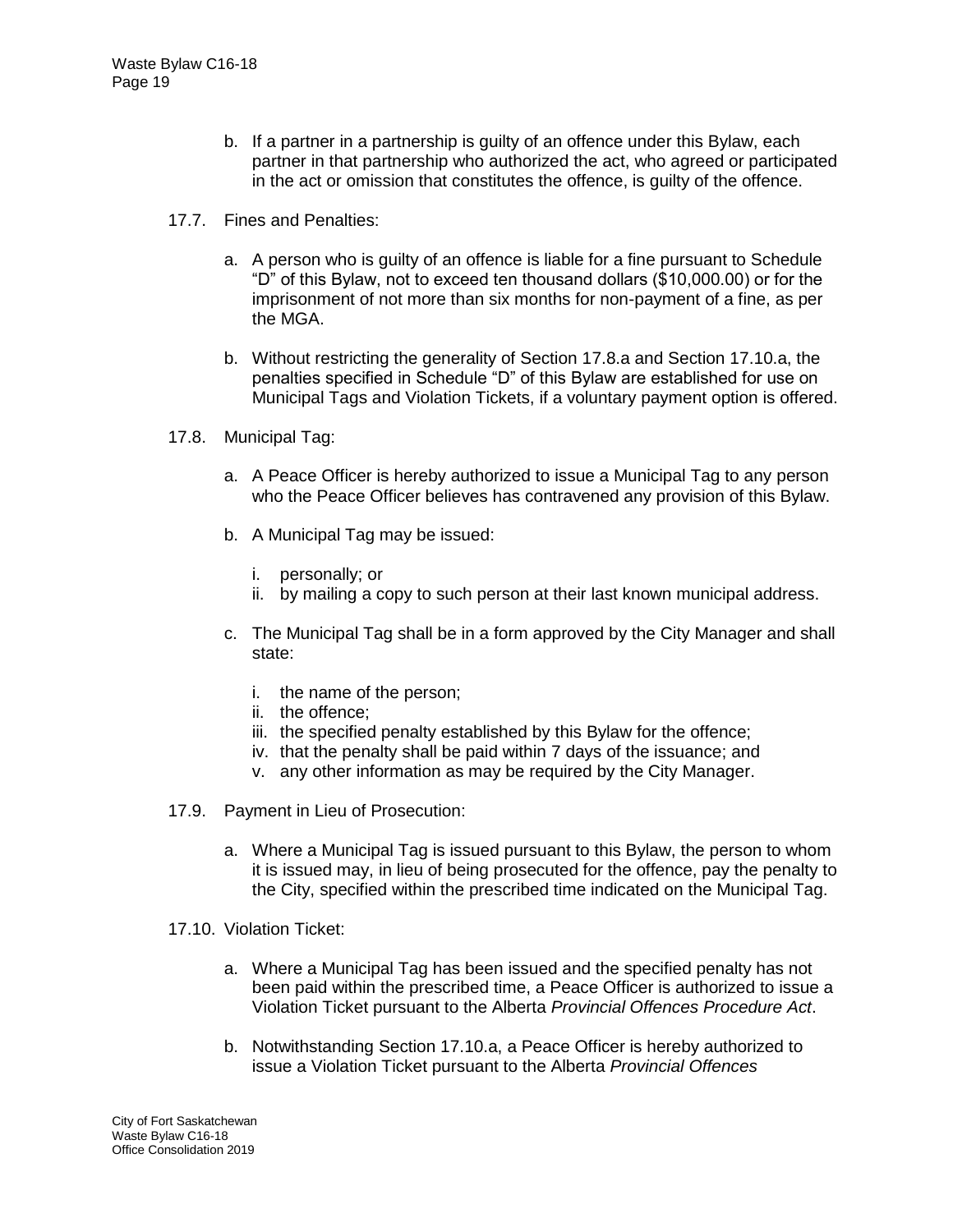*Procedure Act* to any person who the Peace Officer believes has contravened any provision of this Bylaw.

- c. Where a Violation Ticket is issued in respect of an offence, it may:
	- i. specify the fine amount established by this Bylaw for the offence; or
	- ii. require a person to appear in court, without the alternative of making a voluntary payment.
- 17.11. Voluntary Payment:
	- a. A person who commits an offence may submit the voluntary payment noting the specified penalty to the Provincial Court Clerk, on or before the initial appearance date indicated on the Violation Ticket, if the Violation Ticket:
		- i. is issued with respect to the offence; and
		- ii. specifies the fine amount established by this Bylaw for the offence.

## **18. POWERS OF THE CITY MANAGER**

- 18.1. Without restricting any other power, duty, or function granted by this or any other Bylaw, the City Manager may:
	- a. carry out inspections to determine compliance with this Bylaw;
	- b. take steps or carry out actions required to enforce this Bylaw;
	- c. take necessary steps or carry out actions required to remedy a contravention of this Bylaw;
	- d. establish forms for the purposes of this Bylaw; and
	- e. delegate powers, duties, or functions under this Bylaw to an employee of the City.

### **19. INTERPRETATION**

- 19.1. All references in this Bylaw will be read with such changes in number and gender as may be appropriate, and references shall be read as a corporation or partnership, and pronouns shall be deemed to not be gender specific.
- 19.2. References to provisions of statute, rules, or regulations shall be deemed to include references to such provisions as amended, modified, or re-enacted from time to time.
- 19.3. Nothing in this Bylaw relieves any person from compliance with any other bylaw or applicable federal or provincial law, regulation, or enactment.

#### **20. SEVERABILITY**

If any portion of this Bylaw is declared invalid by a court of competent jurisdiction, the invalid portion must then be severed and the remainder of the Bylaw is deemed valid.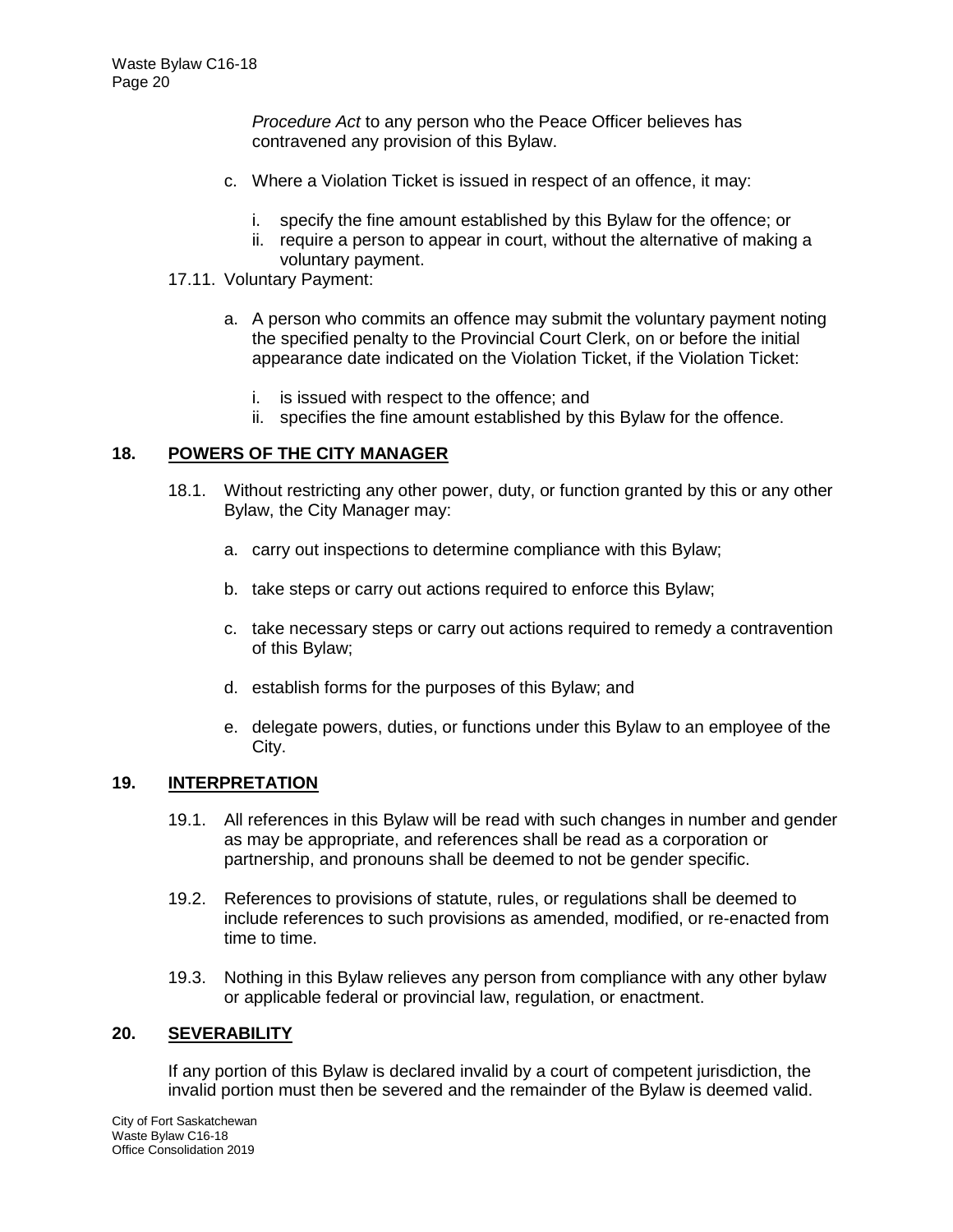Waste Bylaw C16-18 Page 21

### **21. EFFECTIVE DATE**

This Bylaw becomes effective upon third and final reading.

#### **22. REPEAL OF BYLAWS**

Upon third reading of Bylaw C16-18, Bylaw C11-95 and all amendments thereto are hereby repealed.

**(NOTE: Consolidation made under Section 69 of the** *Municipal Government Act***, R.S.A. 2000,c.M-26 and Bylaw C5-13, and printed under the Director, Legislative Service's authority)**

**Bylaw C16-18, passed by Council, May, 2018**

**Amendments:**

**Bylaw C13-19, October 22, 2019**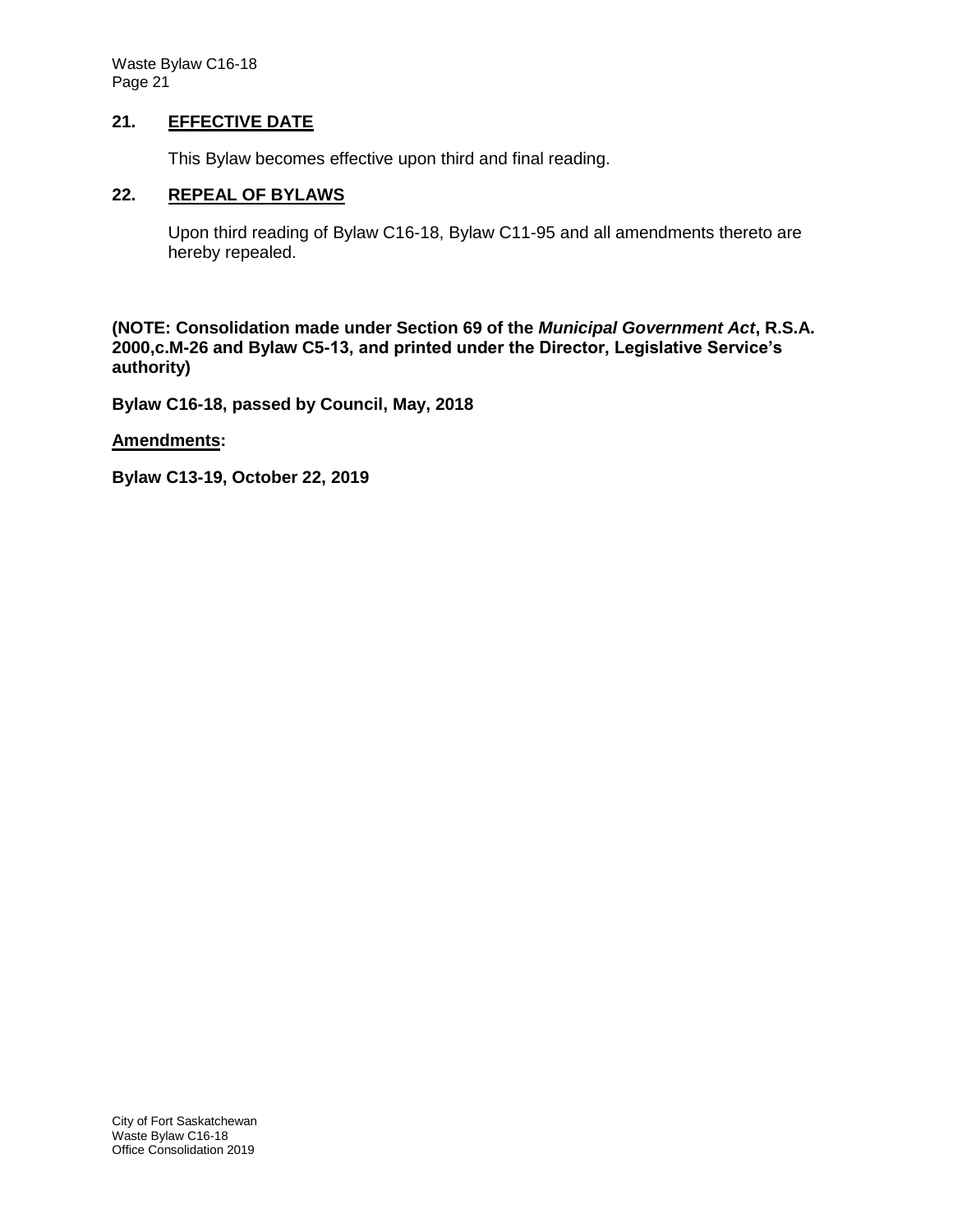## **BYLAW C16-18**

### **SCHEDULE "A" NON-COLLECTABLE MATERIAL**

- 1. Any material or Waste shall be Non-Collectable Material if:
	- 1.1. The deposit, collection, or processing of the material or Waste may cause or result in:
		- a. an abnormal or unanticipated health or safety hazard to Collection Personnel or to any person who is inspecting, operating, maintaining, or otherwise working on any facility or equipment for the collection or processing of Waste;
		- b. an offence under any applicable legislation or any regulation made thereunder;
		- c. the failure of any product from a Waste processing facility to meet product specifications or objectives or any criteria listed in any applicable legislation;
		- d. adverse interference with, impairment of, or damage to any Waste collection or processing equipment, facility, or process;
		- e. injury to any person, animal, property or vegetation; or
		- f. an abnormally noxious odour.
	- 1.2. The material or Waste is, contains, or may have contained:
		- a. any Hazardous Substance including but not limited to:
			- i. fuel, any flammable or explosive substance, or Reactive Waste;
			- ii. monochlorinated or polychlorinated biphenyls (PCBs);
			- iii. radioactive substances in concentrations in excess of those specified for release to the environment under the Canadian *Nuclear Safety and Control Act* and applicable regulations; and
			- iv. pesticides or toxic substances not otherwise regulated in this Bylaw;
		- b. biomedical waste including but not limited to:
			- i. Pathological Waste;
			- ii. human or animal anatomical waste;
			- iii. untreated microbiological waste;
			- iv. waste sharps; and
			- v. untreated human blood and body fluids known to contain viruses and agents listed in "Risk Group 4" as defined in "Laboratory Biosafety Guidelines" published by Health Canada;
		- c. Sewage or Sludge; or
		- d. any material that has been designated as Non-Collectable Material by the Waste Administrator.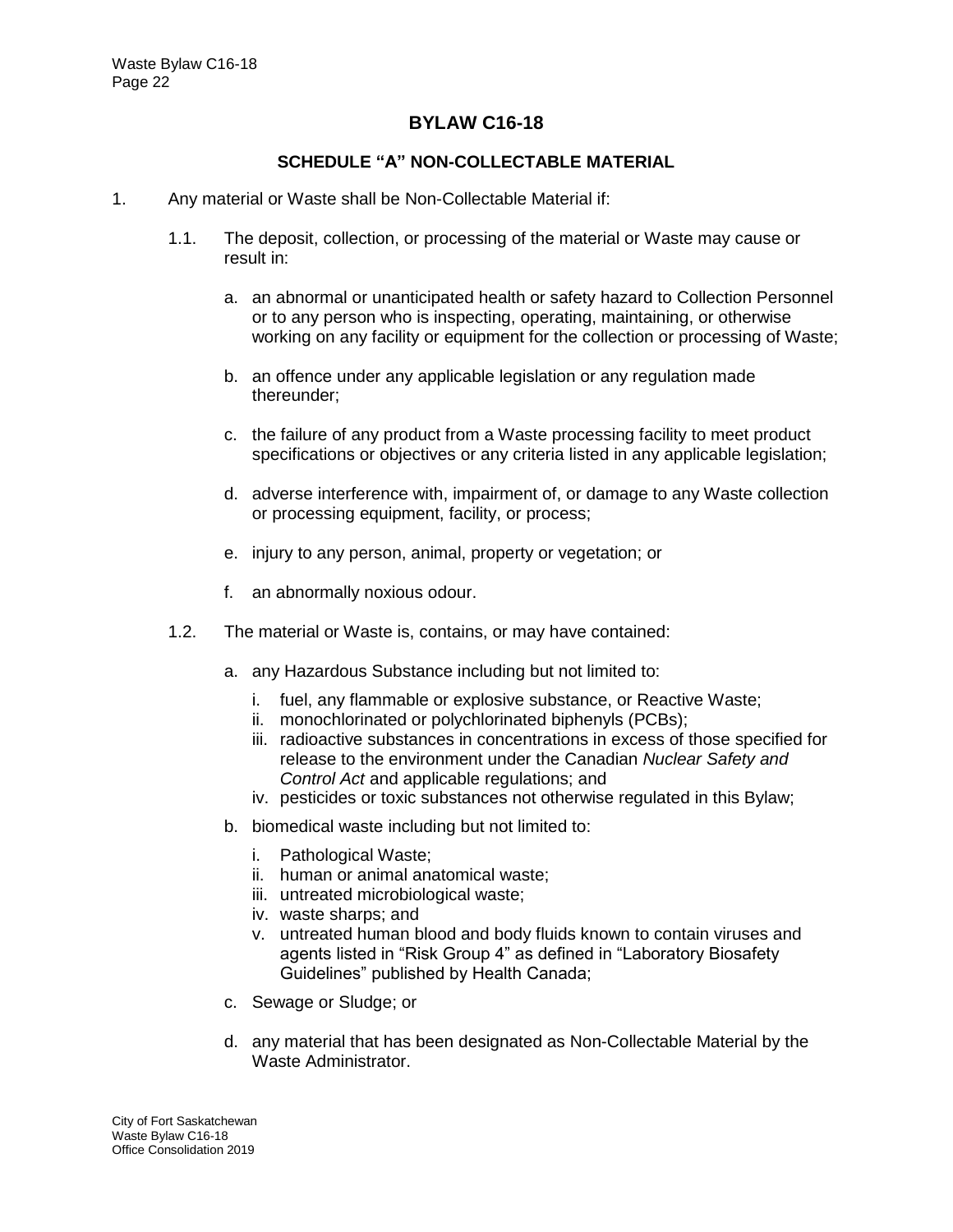## **BYLAW C16-18**

## **SCHEDULE "B" TYPICAL WASTE MATERIALS**

#### 1. Garbage:

- 1.1. Garbage typically includes, but is not necessarily limited to discarded materials and items that cannot be reused or cannot be readily recycled, such as:
	- a. rags and clothing;
	- b. small household furnishings and household items excluding electronics;
	- c. materials associated with home renovations or similar projects;
	- d. single use plastics, foam plastics, and film plastics;
	- e. composite materials and packaging made of 2 or more materials that cannot be separated such as plastic or foil coated paper, pet food bags, flour bags, and single-use coffee cups;
	- f. sanitation and hygiene products, including but not limited to sanitary wipes, diapers, and dental floss; and
	- g. any other materials or items that are:
		- i. not Non-Collectable Material or Transfer Station Material;
		- ii. comply with the dimension limits of Schedule "C" of this Bylaw; or
		- iii. designated as Garbage by the Waste Administrator.

#### 2. Large Items:

- 2.1. Large items may include:
	- a. appliances, scrap metal, and electronics including but not limited to:
		- i. televisions;
		- ii. barbeques:
		- iii. kitchen and laundry appliances;
		- iv. hot water tanks;
	- b. furniture including but not limited to:
		- i. couches, chairs, and tables;
		- ii. desks and dressers;
		- iii. mattresses and box springs, and
	- c. any other materials or items that are not Non-Collectable Material and comply with the dimension limits of Schedule "C" of this Bylaw.
- 2.2. The Waste Administrator may restrict the collection specific Large Items or may designate a specific material or items as a Large Item on a case-by-case basis.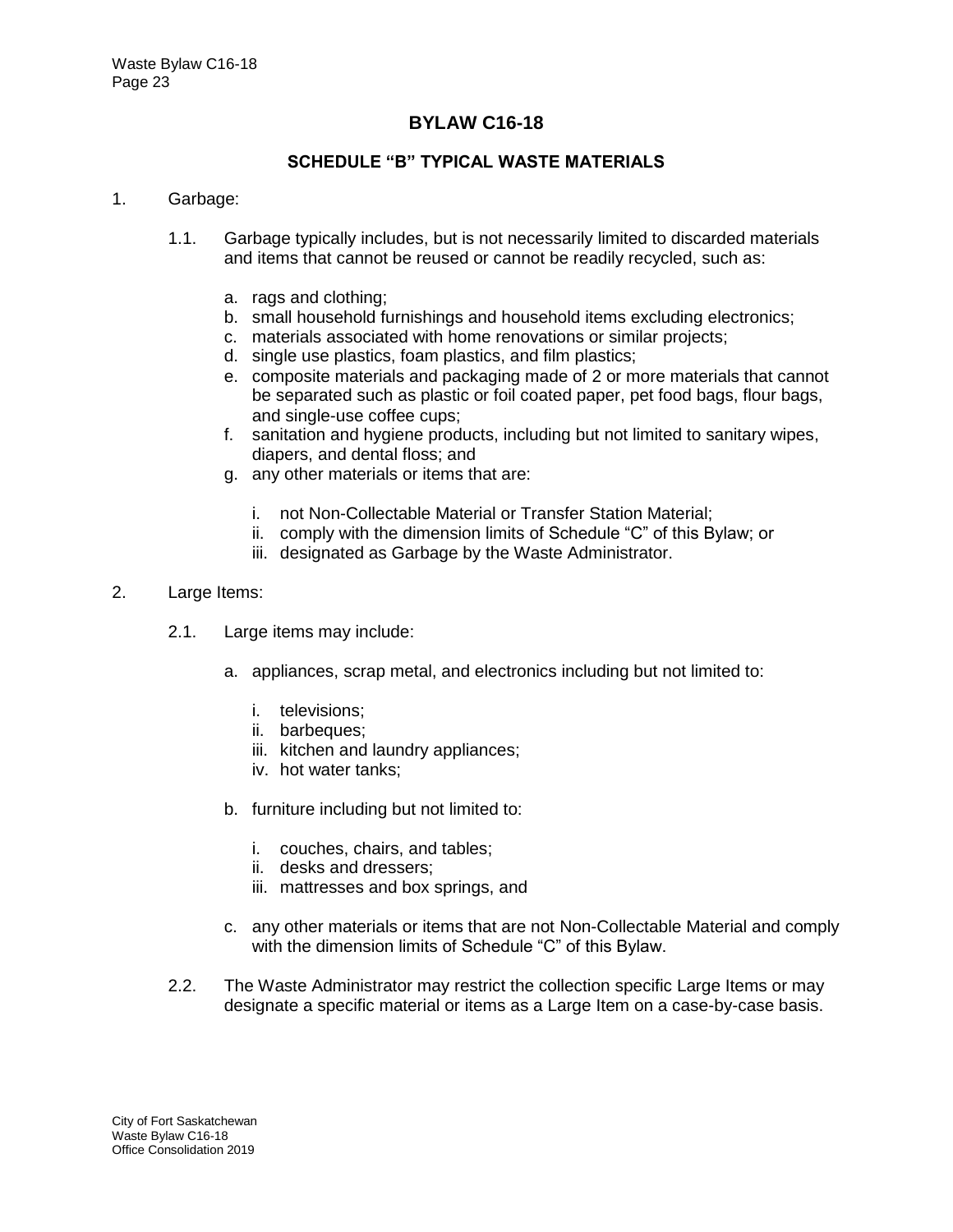- 3. Organics and Yard Waste:
	- 3.1. Organics may include, but not necessarily be limited to materials such as:
		- a. Yard Waste including but not limited to:
			- i. grass, leaves, house and garden plants, flowers, garden soil, sod, small twigs and branches;
		- b. food scraps including but not limited to:
			- i. fruits and vegetables, peels and cores, meat and dairy products, shells, bones, coffee grounds and tea leaves, paper coffee filters and tea bags, paper plates and napkins, cooking oil, grease and fat, baked goods and baking ingredients;
		- c. paper and soiled cardboard including but not limited to:
			- i. pizza boxes, paper towel, paper egg cartons and paper drink trays;
		- d. pet waste including but not limited to:
			- i. litter, compostable cage bedding, and fur;
		- e. ashes, saw dust, and wood shavings;
		- f. other compostable material that is not Non-Collectable Material and complies with the dimension limits of Schedule "C" of this Bylaw; and
		- g. any other materials designated as such by the Waste Administrator.
	- 3.2. Organics shall not include plastic or foil coated paper, non-compostable plastic, glass, metal, rocks, branches in excess of the dimension limits of Schedule "C" of this Bylaw, or other material that does not decompose. The Waste Administrator may further restrict material accepted as Organics on a case-by-case basis.
- 4. Recyclables
	- 4.1. Recyclables shall be cleaned of any residue and may include, but not necessarily be limited to materials such as:
		- a. metal cans and containers;
		- b. plastic dairy product containers;
		- c. plastic beverage, soap, shampoo, and detergent bottles;
		- d. newsprint and mixed paper;
		- e. boxboard and corrugated cardboard;
		- f. telephone books, magazines, catalogues, and paperback books; and
		- g. any other materials designated as such by the Waste Administrator.
	- 4.2. Recyclables shall not include Non-Collectable Material or any item or material specifically listed as Garbage in this Schedule. The Waste Administrator may further restrict material accepted as Recyclable on a case-by-case basis.
	- 4.3. The Waste Administrator may further direct that Recyclables be further separate into multiple Waste Streams for separate collection and processing.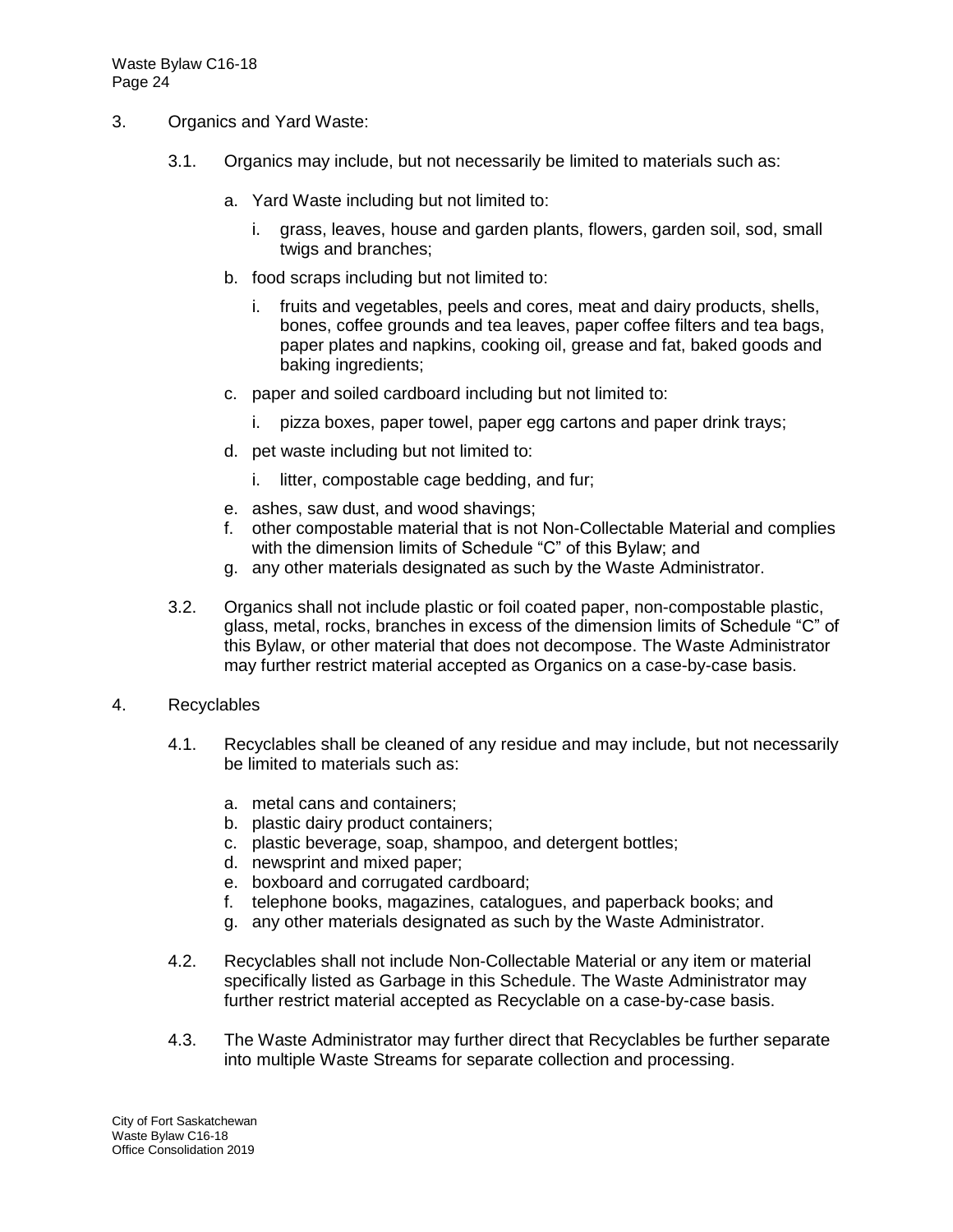Waste Bylaw C16-18 Page 25

- 5. Transfer Station Material:
	- 5.1. Transfer Station Material includes:
		- a. paint, tires, and electronics;
		- b. automotive oil and glycol;
		- c. propane tanks and empty fire extinguishers;
		- d. batteries and smoke detectors;
		- e. fluorescent light tubes and ballasts;
		- f. glass and ceramics;
		- g. household renovation waste;
		- h. Large Items;
		- i. rocks and concrete rubble within the limits of Schedule "C" of this Bylaw;
		- j. excess Yard Waste and branches;
		- k. excess Garbage; and
		- l. any other material that may be designated as such by the Waste Administrator.
	- 5.2. The Waste Administrator may further restrict material accepted at the Transfer Station on a case-by-case basis.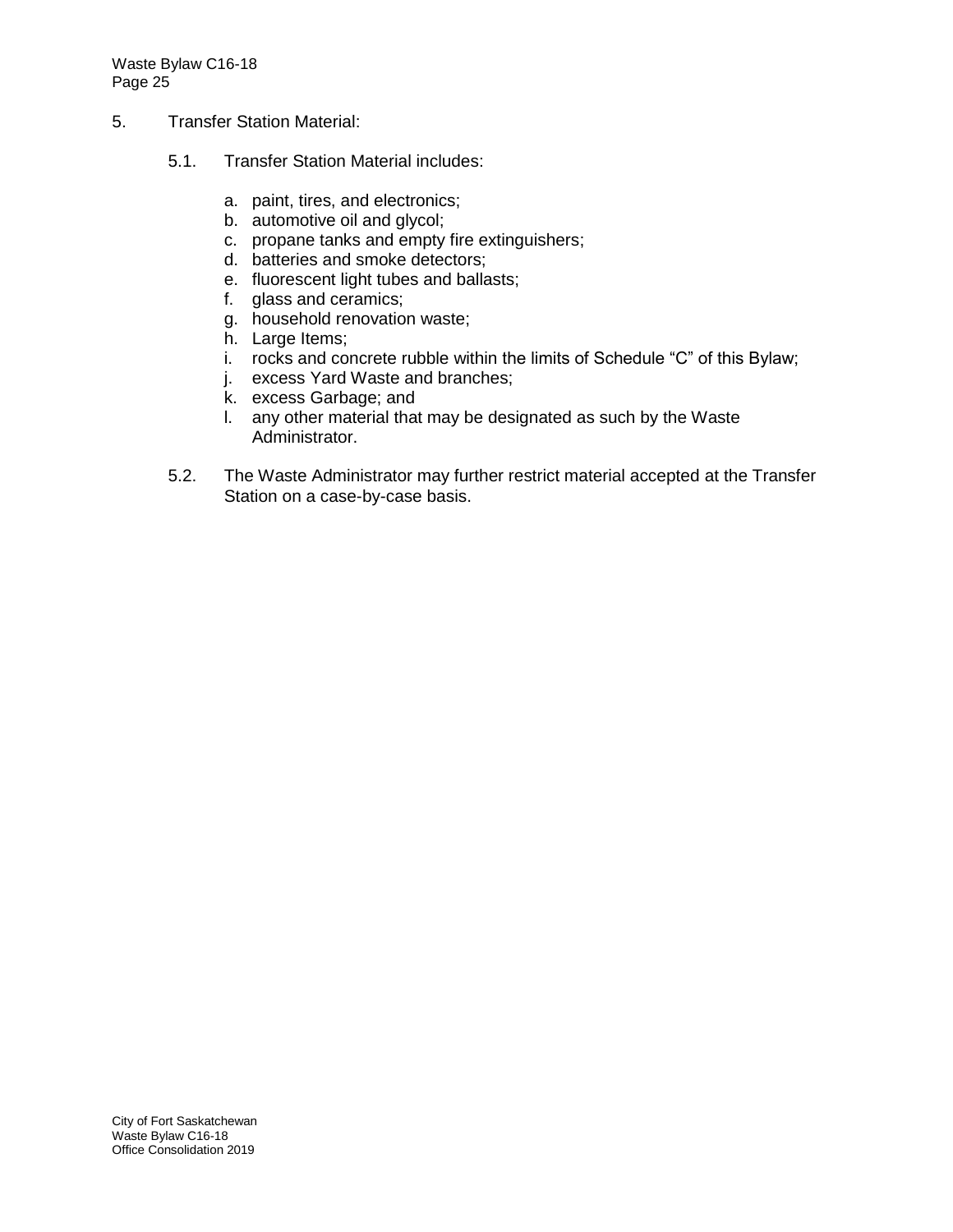## **BYLAW C16-18**

## **SCHEDULE "C" DIMENSION LIMITS**

- 1. The following volume, mass, and size limits shall apply to all Waste and Collection Containers for the specified Waste Streams and collection methods, unless otherwise directed by the Waste Administrator:
- 2. Curbside Collection:
	- 2.1. Collection Containers other than Collection Carts:
		- a. A reusable Collection Container for Recyclables or for other Waste placed for collection in accordance with the requirements of a Collection Event shall be between 45cm and 80cm in height and shall not exceed 60cm in width, depth, or diameter.
	- 2.2. Garbage:
		- a. <sup>19</sup>The volume of material within a Garbage Cart placed for collection shall not exceed the closed-lid capacity of the Garbage Cart and the number of Garbage Carts placed for collection shall not exceed the quantity assigned to a premises.
		- b. The total mass of a Garbage Cart, including contents, that is placed for collection shall not exceed 90 kilograms.
	- 2.3. Organics:
		- a. <sup>20</sup>The volume of material within an Organics Cart placed for collection shall not exceed the closed-lid capacity of the Organics Cart and the number of Organics Carts placed for collection shall not exceed the quantity assigned to the premises.
		- b. The total mass of an Organics Cart, including contents, that is placed for collection shall not exceed 90 kilograms.
		- c. Yard Waste consisting of branches or sticks deposited in an Organics Cart shall not exceed 2.5 centimetres in diameter or 75 centimetres in length.
	- 2.4. Recyclables:
		- a. The total mass of each Blue Bag or other Collection Container for Recyclables, including contents, that is placed for collection at a premises receiving Curbside Collection for Recyclables shall not exceed 20 kilograms.

<sup>19</sup> C13-19 <sup>20</sup> C13-19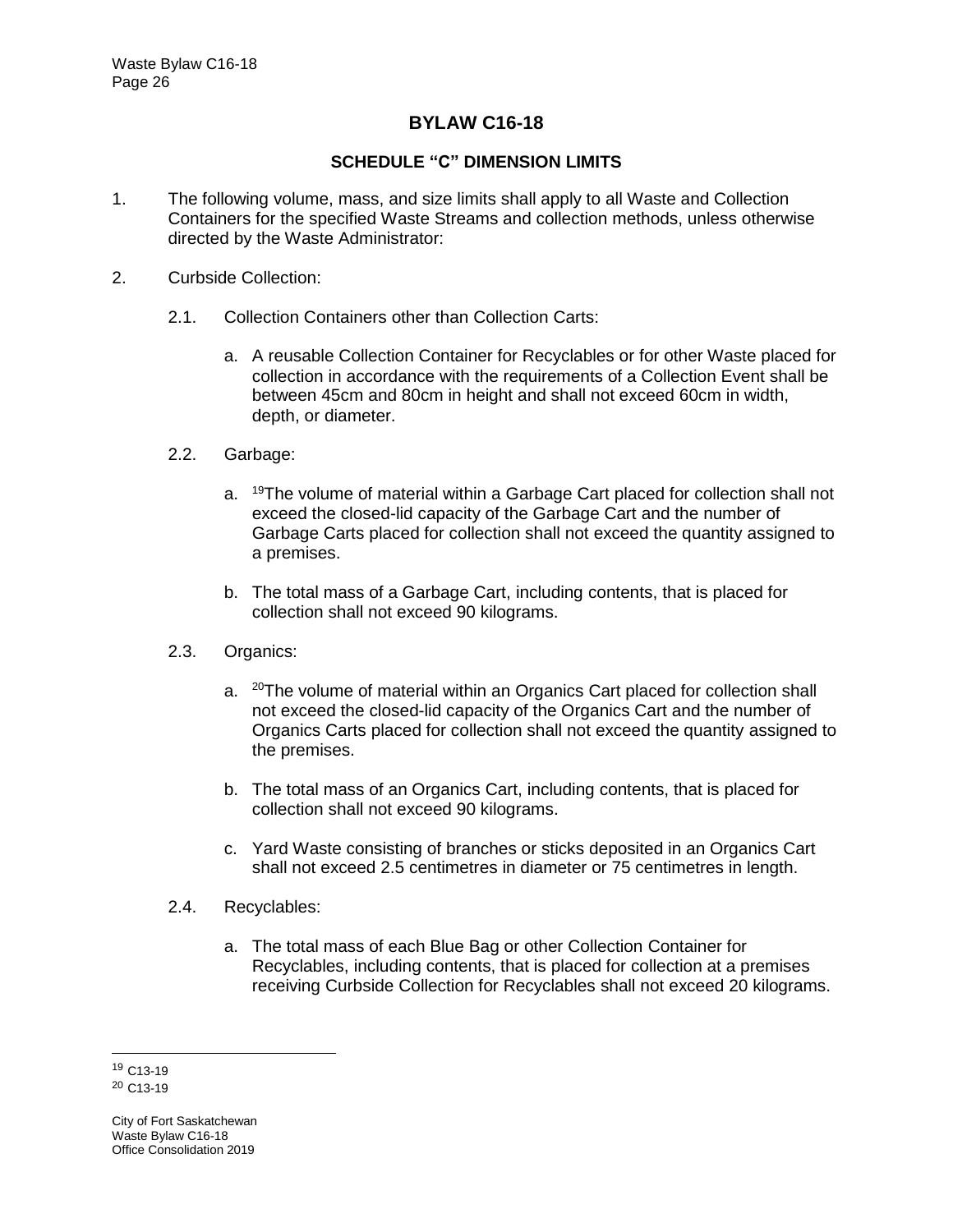- b. A bundle of cardboard placed for collection at a premises receiving Curbside Collection for Recyclables shall not exceed:
	- i. 100 centimetres in length or width;
	- ii. 10 centimetres in thickness; or
	- iii. 20 kilograms.
- 3. Yard Waste, Branches, and Trees:
	- 3.1. Yard Waste:
		- a. The total mass of each Collection Container for Yard Waste, including contents, that is placed for collection during a designated Collection Event shall not exceed 20 kilograms.
	- 3.2. Branches and trees:
		- a. Branches or stumps placed for collection during a designated Collection Event shall not exceed:
			- i. 15 centimetres in diameter;
			- ii. 100 centimetres in length; or
			- iii. 20 kilograms per stump, branch, or bundle.
		- b. Christmas trees placed for collection during a designated Collection Event shall not exceed 20 kilograms and shall not exceed 200 centimetres in length.
- 4. Large Items:
	- 4.1. No more than 2 Large Items from a premises shall be placed for collection during a designated Collection Event.
	- 4.2. Large Items placed for collection shall not exceed 90 kilograms and shall not exceed 200 centimetres in length, width, or depth.
- 5. Common-Bin Collection:
	- 5.1. The volume of Waste deposited into a Common-Bin Container shall not exceed the closed-lid capacity of the Collection Container.
	- 5.2. The total mass of the Collection Container and contents shall not exceed the capacity of the collection equipment.
- 6. Transfer Station Material:
	- 6.1. The Waste Administrator may impose limitations on the volume, size, and weight of any material or item to be deposited at the Transfer Station and may restrict the deposit of any material or item if the capacity to store that material at the Transfer Station is reached.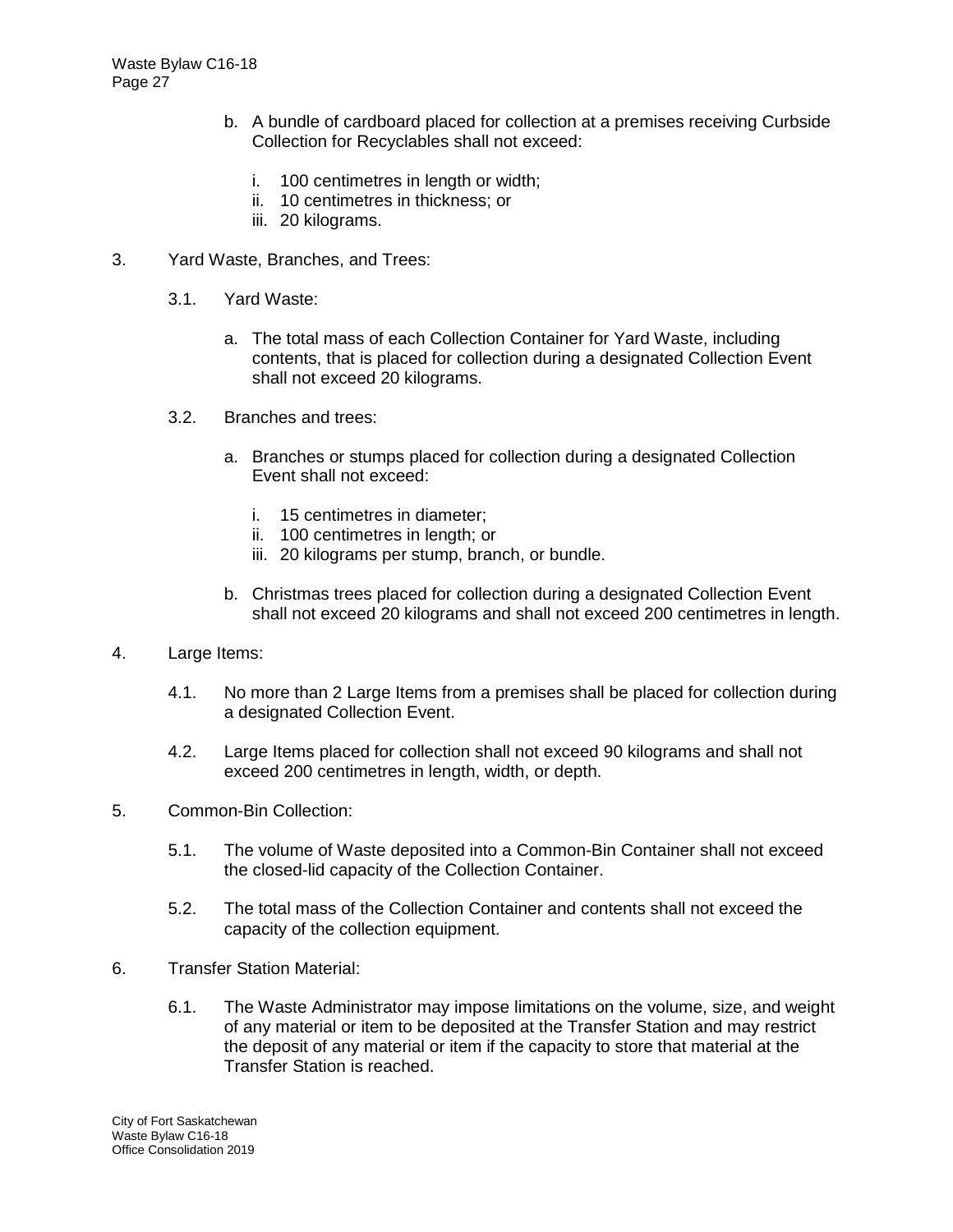6.2. The Waste Administrator shall ensure that any new limitations or restrictions to be imposed are posted at the Transfer Station within a reasonable time.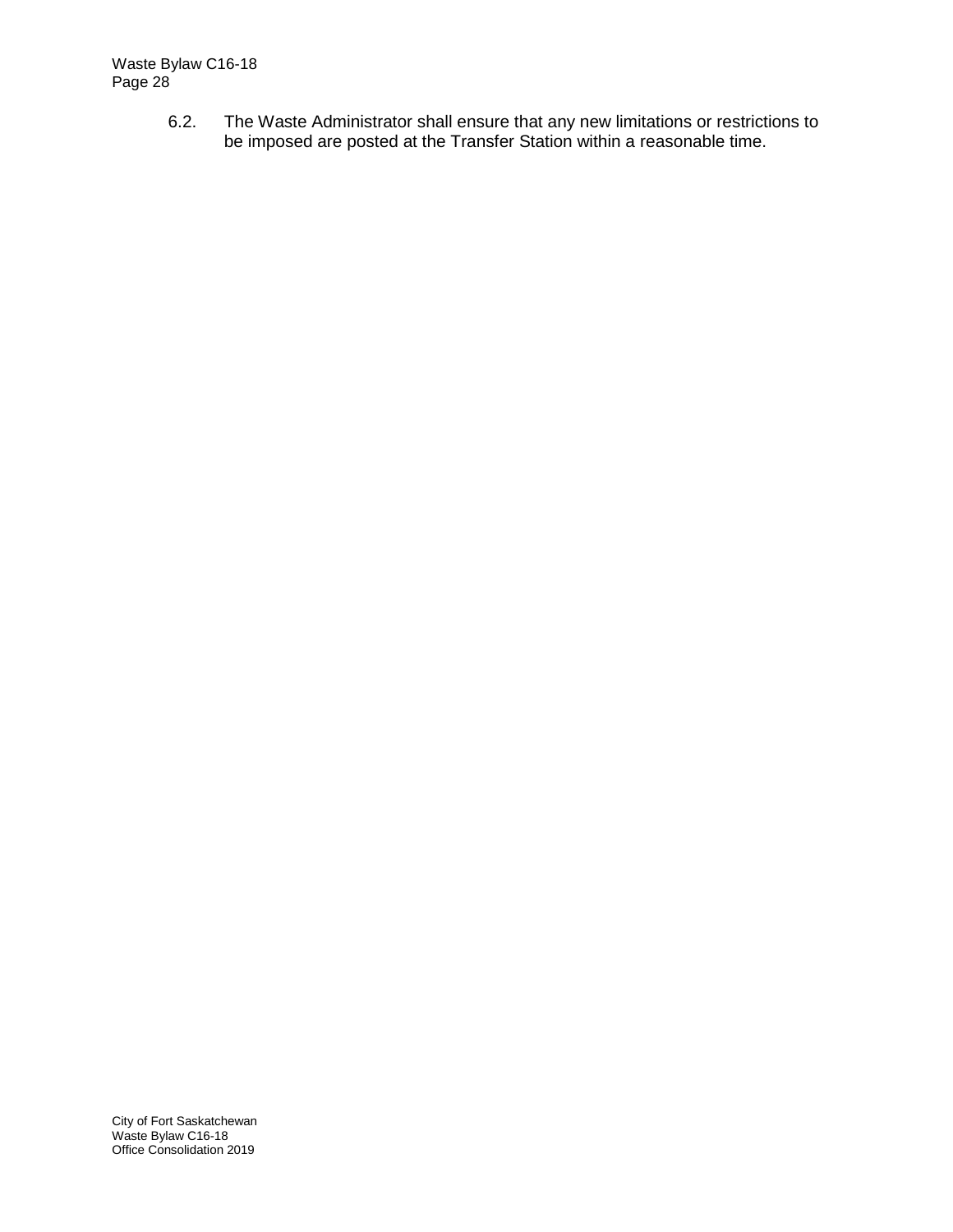# **BYLAW C16-18**

## **SCHEDULE "D" SPECIFIED PENALTIES**

| <b>Section</b>                                | <b>Offence</b>                                                                                                                                                        | <b>Penalty</b><br>1st<br><b>Offence</b> | <b>Penalty</b><br>2nd and<br><b>Subsequent</b><br><b>Offence</b> |
|-----------------------------------------------|-----------------------------------------------------------------------------------------------------------------------------------------------------------------------|-----------------------------------------|------------------------------------------------------------------|
| 3.2 a)                                        | Unauthorized collection or disposal of Waste                                                                                                                          | \$150                                   | \$300                                                            |
| $213.2 b$ ,<br>c), $8 d$                      | <sup>22</sup> Unauthorized disturbance or tampering of a<br>Collection Container including addition or<br>removal of material to or from the Collection<br>Container. | \$100                                   | \$250                                                            |
| $3.3 a)$ , b)<br>6.1 i) & j)                  | Improper storage and maintenance of a<br><b>Collection Container</b>                                                                                                  | \$100                                   | \$200                                                            |
| 3.3 c)                                        | Failure to secure a Collection Container or keep<br>a Collection Container at a premises                                                                              | \$100                                   | \$200                                                            |
| 3.3 d)                                        | Failure to properly label a Collection Container                                                                                                                      | \$50                                    | \$100                                                            |
| $3.3 e$ , f)                                  | Improper use of a Collection Container for a<br>designated Waste Stream                                                                                               | \$100                                   | \$250                                                            |
| $3.3$ g) to<br>j),<br>6.2, 7.2,<br>13.2, 13.3 | Failure to ensure Waste is properly prepared and<br>secured for collection or transport                                                                               | \$100                                   | \$250                                                            |
| 6.1 f) (i),<br>7.1 c (iii)                    | Failure to notify the City of any lost, stolen or<br>damaged Collection Container                                                                                     | \$50                                    | \$100                                                            |
| 6.1 $f$ ) (ii)                                | Failure to make a Collection Cart available to the<br>City within a reasonable time upon request                                                                      | \$100                                   | \$200                                                            |
| 6.3                                           | Improper placement of a Collection Container for<br>collection                                                                                                        | \$100                                   | \$200                                                            |
| 7.1 c) (i),<br>$8.2 a)$ , b)<br>& c)          | Failure to provide a sufficient area for or sufficient<br>number of Collection Containers                                                                             | \$250                                   | \$500                                                            |
| 7.1 c) (ii),<br>8.2 d)                        | Failure to maintain access to Collection<br>Containers                                                                                                                | \$250                                   | \$500                                                            |
| 8.1                                           | Disposal of any Waste from an ICI Premises or<br>Heavy Industrial Premises at a Residential<br>Premises                                                               | \$250                                   | \$500                                                            |

 $\overline{a}$